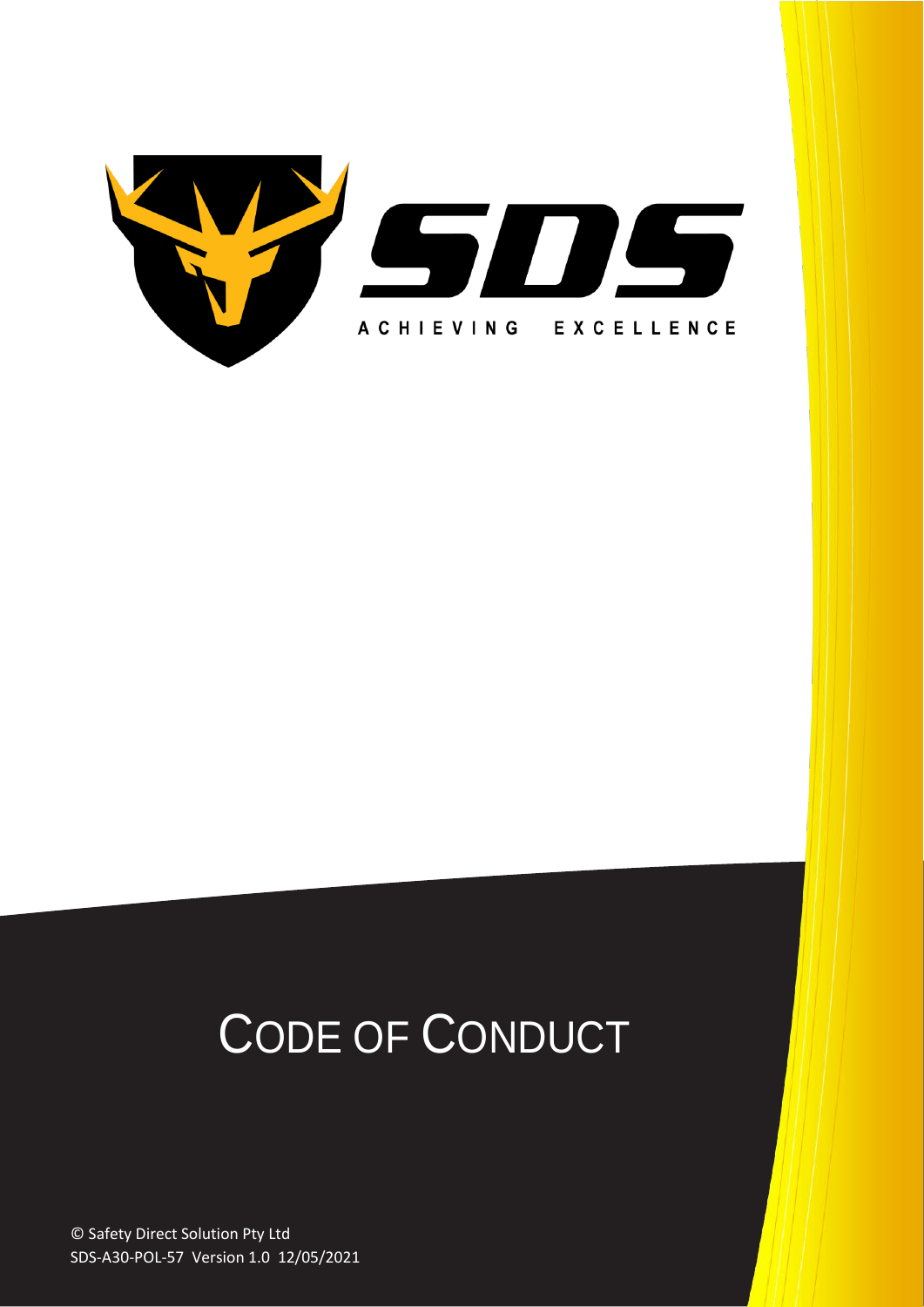

# **WHAT OUR CODE COVERS**

# **CODE CONDUCT CATEGORIES**

| <b>SECTION 6</b> |  |
|------------------|--|
| SECTION 7        |  |
| <b>SECTION 8</b> |  |
|                  |  |
|                  |  |
|                  |  |
|                  |  |
|                  |  |
|                  |  |
|                  |  |
|                  |  |
|                  |  |
|                  |  |

| $\sim$<br>۰.<br>____ |  | ,,, |
|----------------------|--|-----|
|----------------------|--|-----|

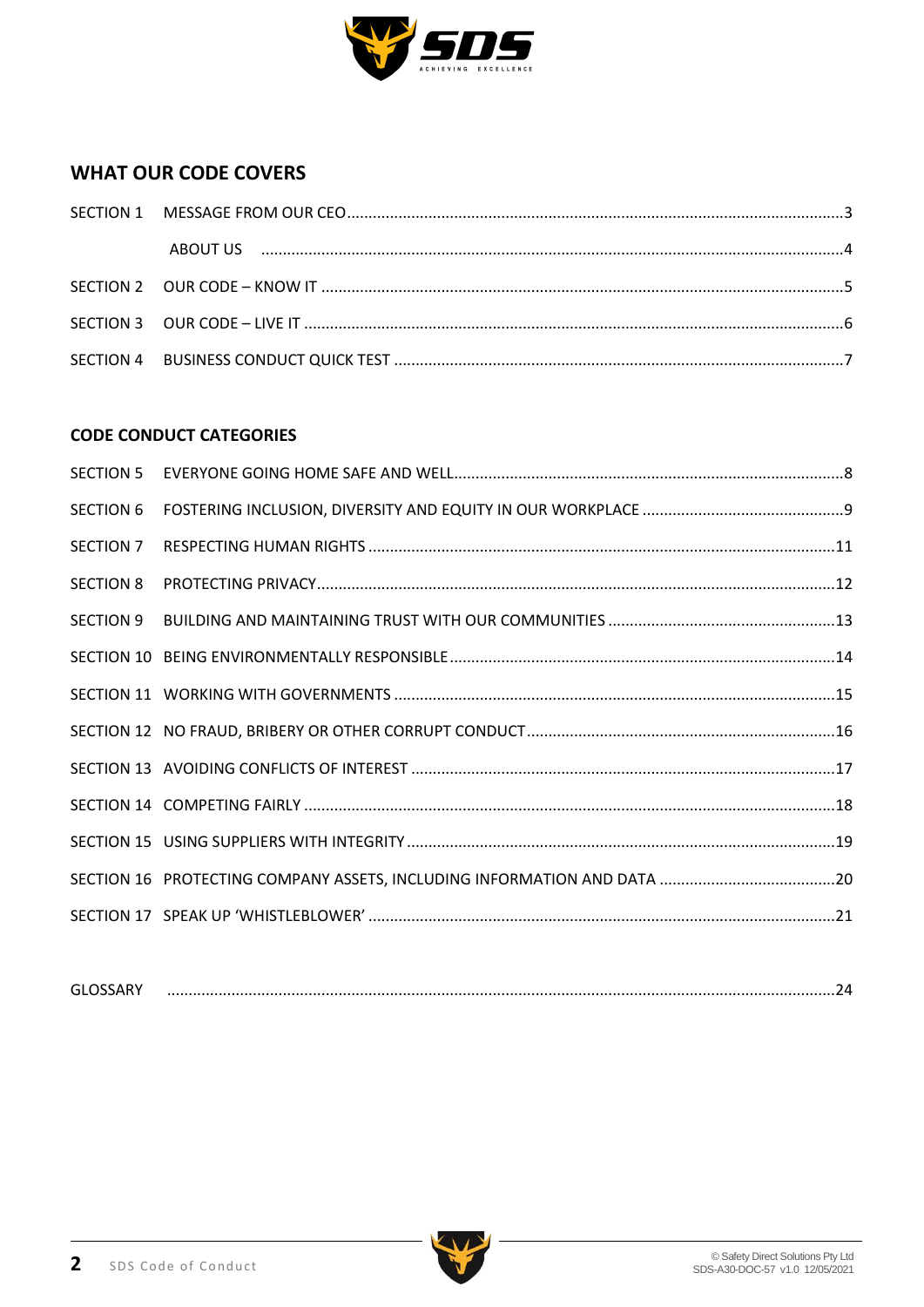

# <span id="page-2-0"></span>SECTION 1 **MESSAGE FROM OUR CEO**

#### **OUR VALUES AT WORK**

At SDS we are committed to the highest standards of integrity and accountability. We care about our team members' health and well-being by providing a safe work environment and encouraging a healthy lifestyle. Above all, we aim to be fair and honest with our team and to provide them with meaningful, challenging work. We believe no one has a monopoly on good ideas, and, in order to grow professionally, we will work with anyone who has constructive proposals for improved performance. Guiding all of us as we do business every day is our Code of Business Conduct (Code).

The Code represents our commitment to act ethically, responsibly and lawfully. It ensures that we make the right decisions as we work towards achieving our Vision, Mission and Values.

Our Code outlines the expectations of behaviour and conduct that we place on ourselves and towards each other in our daily work. Our Code sits across all areas of our business and applies to everyone, providing detailed information, guidance and resources which our professionals can refer to in helping them to make ethical and the right professional choices a foundation for trusted relationships. In short, our Code is essential for our success.

Our Code also incorporates our Whistleblower Procedure, which outlines how you can report a business conduct concern, what happens when you do and how we will protect you for doing so. We all have a shared responsibility and I encourage you to speak up, even when it's tough, when our Values and standards are not being followed.

Please take the time to read and understand our Code so you can live it in your everyday work. You can find the Code, as well as our corporate governance policies on our website.

Thank you for helping SDS make a difference now, and for the future, by following our Code.

of former

**Stewart Mason** Chief Executive Officer

# **OUR VISION**

Bringing people home safely.

# **OUR MISSION**

We take the lead on critical-risk activities for our clients so they can focus on their core business.

# **OUR VALUES**

- Our People are key to our success.
- **P** Providing a quality service and focus on our customer's experience.
- We focus on solutions not problems and embrace simplicity over complexity.
- Embracing ownership and achieving excellence in everything we do.

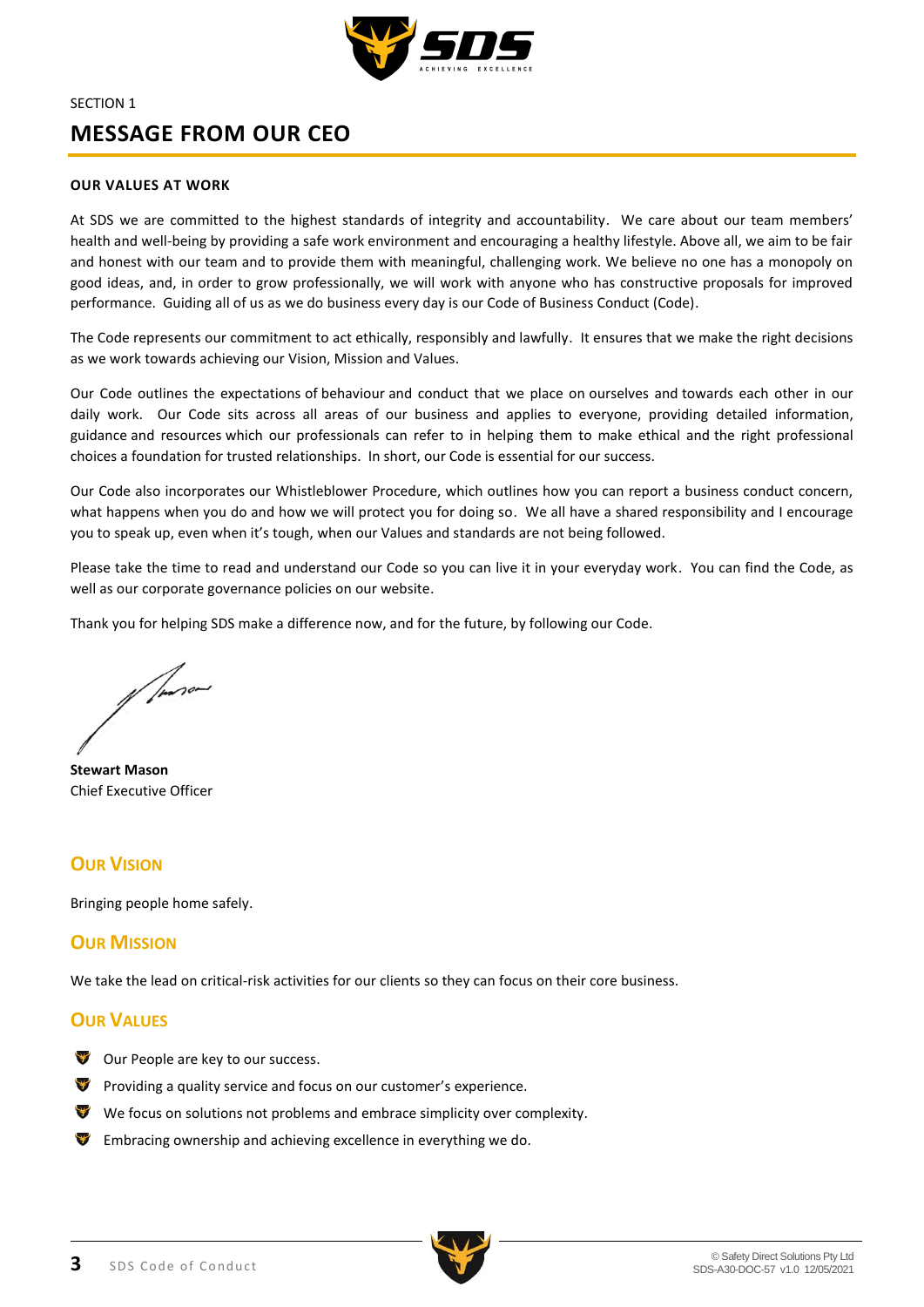

# <span id="page-3-0"></span>**ABOUT US**

Safety Direct Solutions Pty Ltd (SDS) is a Registered Training Organisation (RTO #51632) and a leading provider of critical risk, security, fire, rescue and medical training and emergency services personnel in the Australasian region. SDS was founded in 2004. SDS transformed its management system into an Integrated Management System and has been awarded ISO 9001 Quality Management System, ISO 14001:2015 Environmental Management System and ISO 45001:2018 OH&S Management System.

In 2019 SDS signed a partnership agreement with International SOS (ISOS). International SOS is the dedicated and specialised lead for the delivery of high-quality medical support to national governments and Non-Government Organisations operating in complex and demanding environments around the world.

The medical and operational combination of both companies enables SDS to provide the full suite of healthcare and occupational health services, provides greater resilience and enhances overall service quality, efficiency and capability.

Specifically, SDS is the International SOS dedicated and specialised lead for delivery of high-quality medical and emergency response support in Australasia.

SDS provides both clinic-based and remote site services including pre-hospital emergency response, primary health, health and lifestyle experts, dental and physiotherapy services, trauma management, deployment of medical capability to remote areas, provision of equipment and supplies, as well as development of medical emergency response plans. From a compliance perspective, we provide operational oversight; SDS manages medical, safety, health, wellbeing, and occupational health services compliance.

SDS set the benchmark in Australia for excellence in safety training and emergency management. Our people have extensive industry experience, and we train them to an even higher standard, where our clients can depend on them to respond to and effectively manage any emergency situation. SDS' approach to projects is to Achieve Excellence and deliver the highest standards of clinical care in the environments in which we operate, through a combination of multinational emergency response personal, local knowledge and an integrated global clinical governance, training, security, critical risk and medical supply.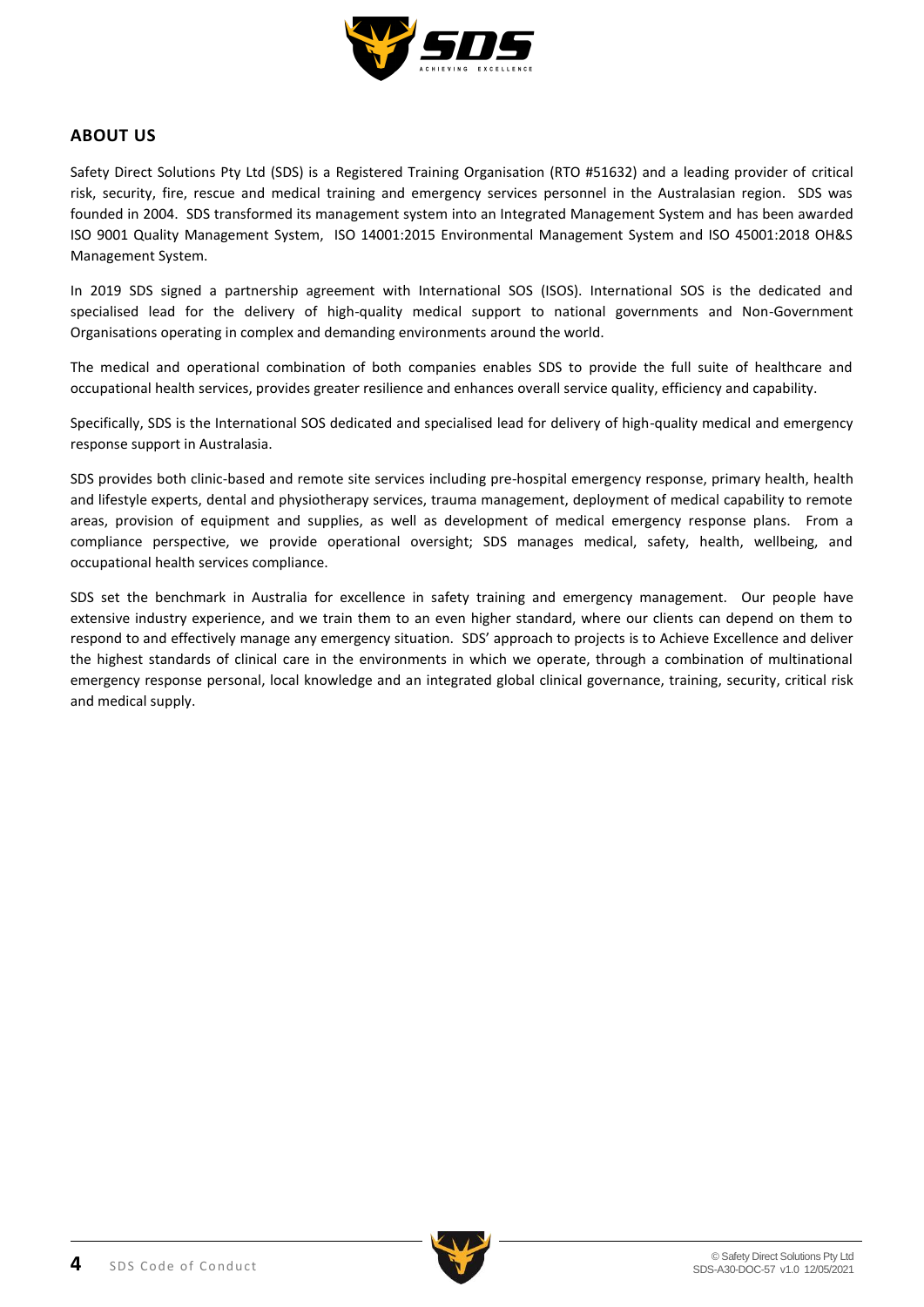

# <span id="page-4-0"></span>**OUR CODE – KNOW IT**

Our Code, together with our Values, is part of every decision we make and guides how we act, work, communicate and evaluate our conduct.

It sets out the standards of conduct you can expect from SDS, and those we expect from you.

Our Code is widely available so everyone can understand our conduct standards.

# **WHO MUST FOLLOW OUR CODE?**

# **OUR PEOPLE**

Includes SDS directors, executive management, employees and contractor staff (e.g. labour hire, temporary and secondees).

### **OUR SUPPLIERS**

Any third party that SDS engages to provide goods and/ or services, such as vendors, consultants and contractors, as well as third party representatives who interact with external parties on SDS behalf.

Those who interact with others on our behalf must follow our Code. All other Suppliers must follow this Code, or their own Code provided their standards of conduct are consistent with ours.



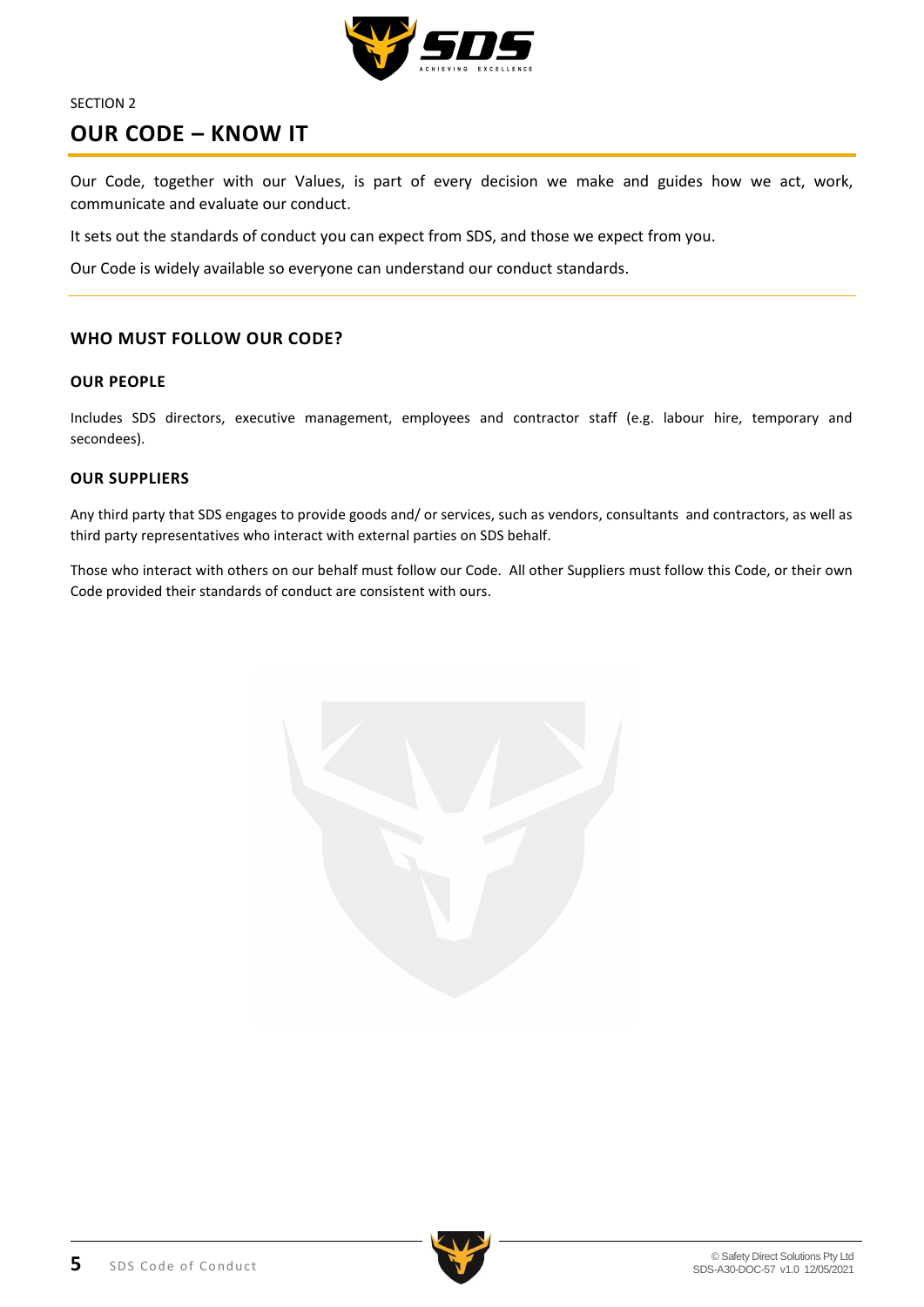

# <span id="page-5-0"></span>**OUR CODE – LIVE IT**

Through our Chief Executive Officer and Leadership Team, our Board:

- oversees SDS's culture:
- promotes ethical, responsible and lawful decision-making; and
- **■** promotes an inclusive workplace where we hold ourselves and each other to account.

Our Code enables this and reflects what's important to us. Follow it and the law.

# **UPHOLD OUR STANDARDS OF BUSINESS CONDUCT**

We respect and work in accordance with applicable laws and regulations of the countries where we operate. Where differences exist between our Code and local laws or regulations, we apply the higher standard of conduct. You must follow all our applicable policies, standards, procedures and processes as relevant to your work for SDS.

# **MAKE GOOD DECISIONS AND AVOID ANY IMPROPER CONDUCT**

Embed our Code into your everyday work and decision- making.

# **UNSURE WHAT TO DO OR HAVE A QUESTION?**

- **Ask for help** from your direct line leader or another SDS leader.
- Use our **Business Conduct Quick Test** outlined at Section 4.

# **CONSEQUENCES FOR BREACHING OUR CODE**

A breach of our Code is serious and may have significant reputational, commercial, operational and/or legal consequences. It may result in:

- disciplinary action, including termination of employment;
- legal action (for example, SDS may sue to recover stolen company assets or money);
- SDS terminating its relationship with a supplier or other third party involved in the breach;
- misconduct being reported to law enforcement authorities; and/or
- exposing SDS and its People to significant civil and/or criminal consequences, such as fines or imprisonment for those involved.

**Speak Up and report a business conduct concern** via any of the reporting options outlined within **'Whistleblower'** at section 17.

### **We don't tolerate retaliation.**

Never retaliate, encourage or allow others to retaliate, against someone for reporting a business conduct concern.

Our Whistleblower Procedure confirms we will support and protect you from retaliation for reporting a legitimate business conduct concern.

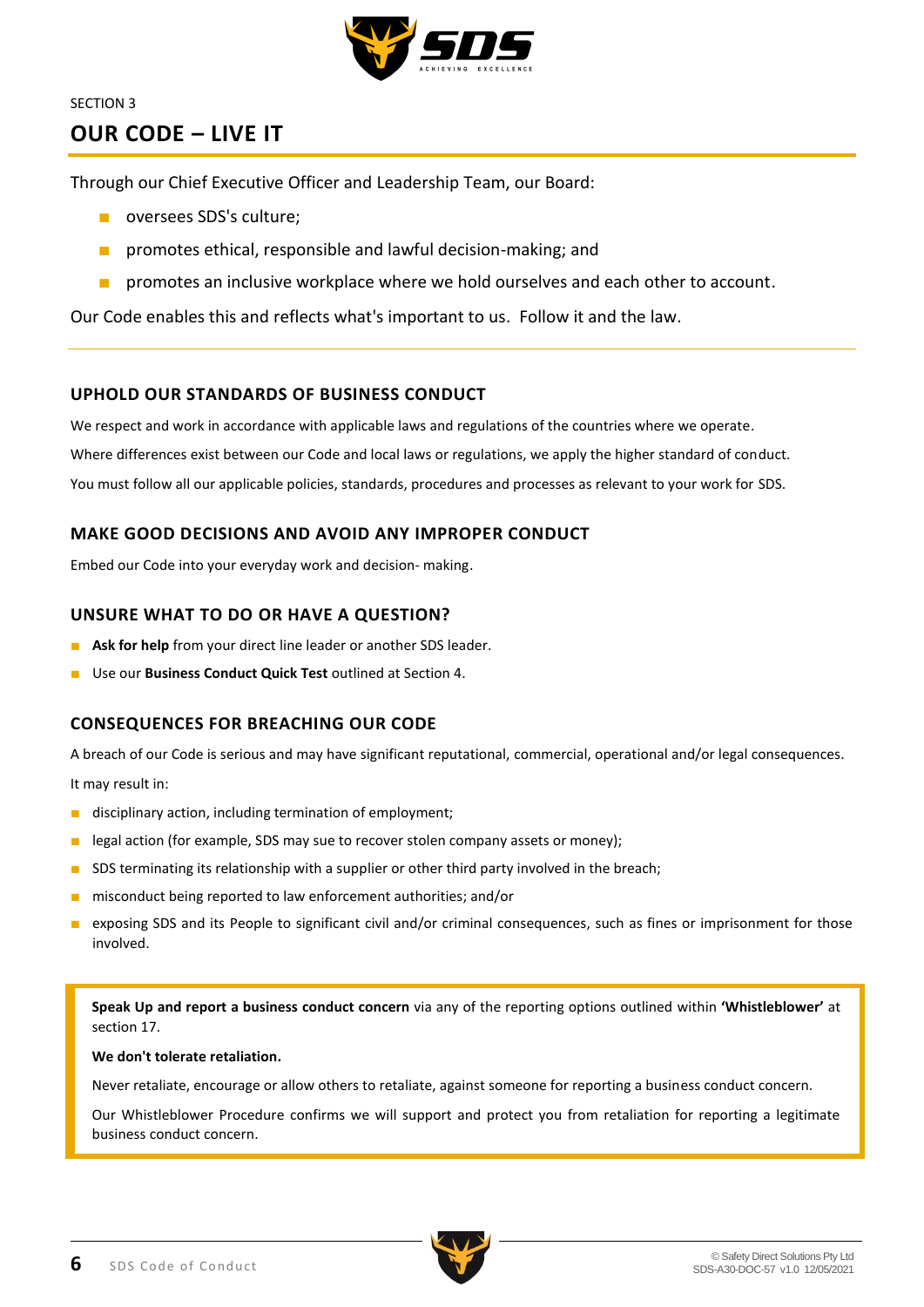

# <span id="page-6-0"></span>**BUSINESS CONDUCT QUICK TEST**

Use our Business Conduct Quick Test to make good decisions.

We are all responsible for working with integrity, respect, good judgement and within the law.

# **HOW TO MAKE GOOD DECISIONS**

When faced with a difficult decision or situation:

- **PAUSE** before you act and consider how to approach the situation.
- **THINK** whether the action is consistent with our Values and our Code.
- **ASK** for help if you are unsure.

Use this Business Conduct Quick Test:



**VALUES** Does it fit with our

Values? Does it fit with your personal values?



**SAFETY AND ENVIRONMENT**

Could it endanger someone's safety or health, or the environment, directly or indirectly?



**LAW AND POLICIES**

Is it legal? Is it in line with our policies, standards and procedures?

**MEDIA**

If the story appeared in the newspaper or other media, would you feel comfortable with the decision?



**FAMILY**

Would you tell your partner, child or friend to make the same decision?

If you feel discomfort or have difficulty answering any of these questions, don't proceed and speak to someone about the matter.

# **IF IT FEELS WRONG, THEN IT PROBABLY IS.**

### **FIND OUT MORE**

See our Whistleblower at Section 17 of this Code Whistleblower Policy (POL-56) Whistleblower Procedure (PRO-179)

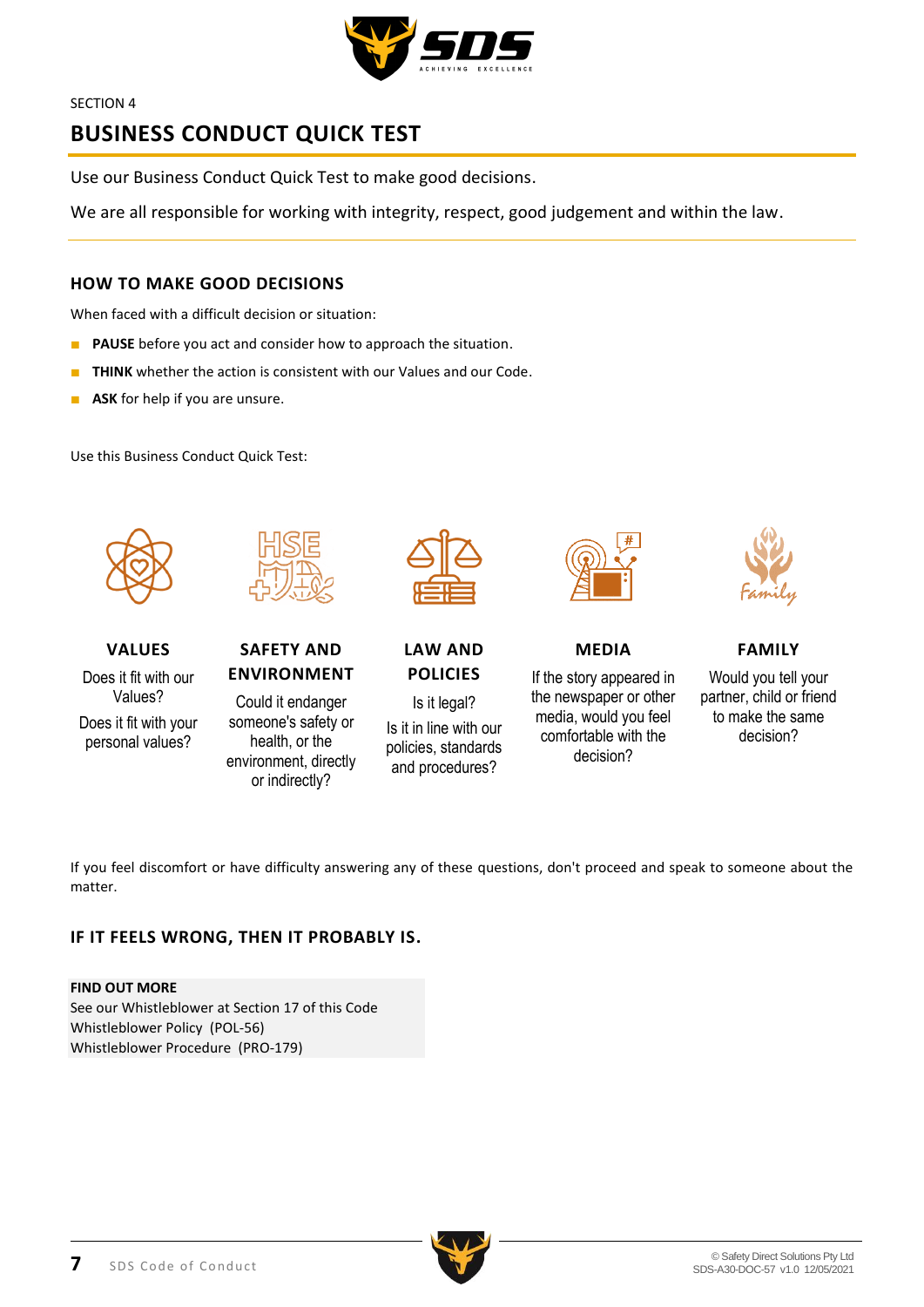

# <span id="page-7-0"></span>**EVERYONE GOING HOME SAFE AND WELL**

Nothing is more important to us than making sure everyone goes home safe and well every day.

### **HEALTH AND SAFETY**

### **TOGETHER, WE BUILD TRUST AND ARE ALL RESPONSIBLE FOR:**

#### ■ Working safely and preventing workplace injuries and illnesses.

All our People, Suppliers (which includes contractors) and visitors must be aware of and comply with our health and safety standards, procedures and practices.

All work must be well designed before commencing it. Risks must be assessed and controls implemented and verified before critical risk work commences.

Demonstrate care through displaying safety leadership.

#### ■ **Being fit for work every day.**

All our People, Suppliers (which includes contractors) and visitors must be well rested, physically and mentally fit, and not under the influence of drugs or alcohol.

We encourage you to seek professional fitness for work help if you or a colleague are having difficulties.

**Stop work and report if you consider the task unsafe and Speak Up if the health or safety of anyone else is at risk.** 

#### **FIND OUT MORE**

Integrated Management System Manual (PRO-133)

### **EMPLOYEE WELLBEING AND SUPPORT PRAGRAM (EWSP)**

Use our EWSP. It is part of our commitment to health and wellbeing. Contact details for our EWSP is available in our booklet (DOC-259)

via our internal document management system.

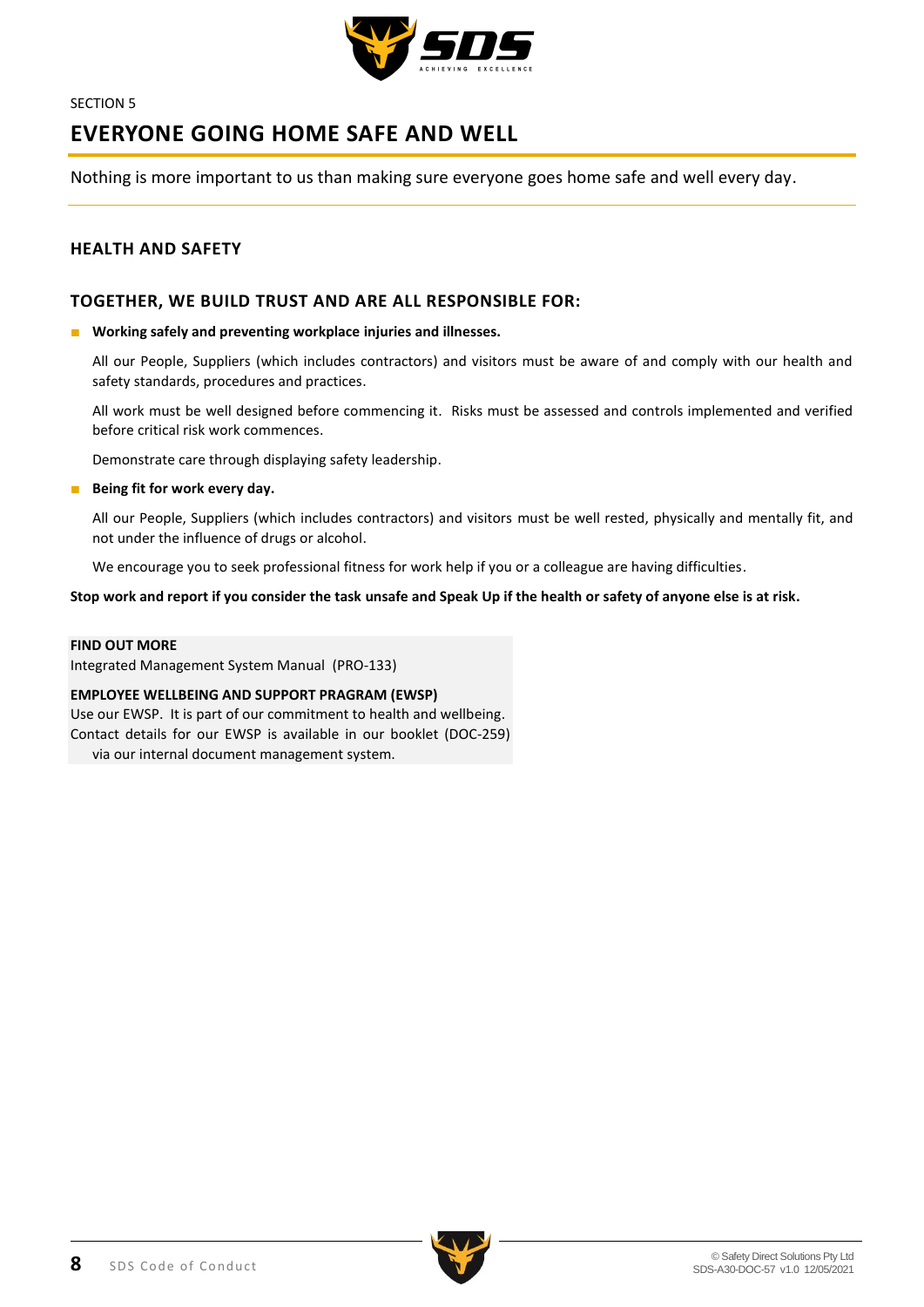

# <span id="page-8-0"></span>**FOSTERING INCLUSION, DIVERSITY AND EQUITY IN OUR WORKPLACE**

Our People are key to our success.

We value and strive to build inclusion, diversity and equity in our workplace where everyone is valued and can be empowered to achieve their full potential.

# **TOGETHER, WE BUILD TRUST AND ARE ALL RESPONSIBLE FOR:**

- Being inclusive and co-operating with one another.
- Knowing what is required to do our job.
- Treating others fairly, with respect and dignity, and without discrimination based on race, gender, age, nationality, marital status, ethnic origin, social class, religion, political views, sexual orientation or disability.
- Supporting each other to Speak Up aligned with our Whistleblower Policy at Section 17.
- Considering the implications of our conduct.

**We don't tolerate bullying, harassment, discrimination, victimisation or intimidation of any kind towards others** whether in person, via email, phone, social media or other type of behaviour that creates a hostile or intimidating work environment.

We recruit and manage our People based on merit and don't tolerate unlawful discrimination.

## **LEADERSHIP PHILOSOPHY - WHAT WE EXPECT FROM OUR LEADERS**

Our leaders are passionate about our Vision, aligned with our Mission and live by our Values. SDS leaders are the glue that holds us together and the fuel that drives us. Our success is equal to the capability and capacity of our leaders, that is why we are steadfastly discerning when we appoint them.

We don't shy away from the fact that we place great responsibility on the shoulders of our leaders. Leading within SDS is a profound and demanding endeavour that rewards the leader with an immense sense of fulfillment and achievement. Our leaders make a real difference to the world they live in.

At SDS we base our leadership on these 8 simple Principles, this is what our leaders do:

- We focus on the client
- We generate trust
- We get the basics right
- We choose simplicity and remove complexity
- We bring solutions, not problems
- We are open to new ideas / teachable and have an appetite for learning
- We develop and nurture the team
- We think like an owner

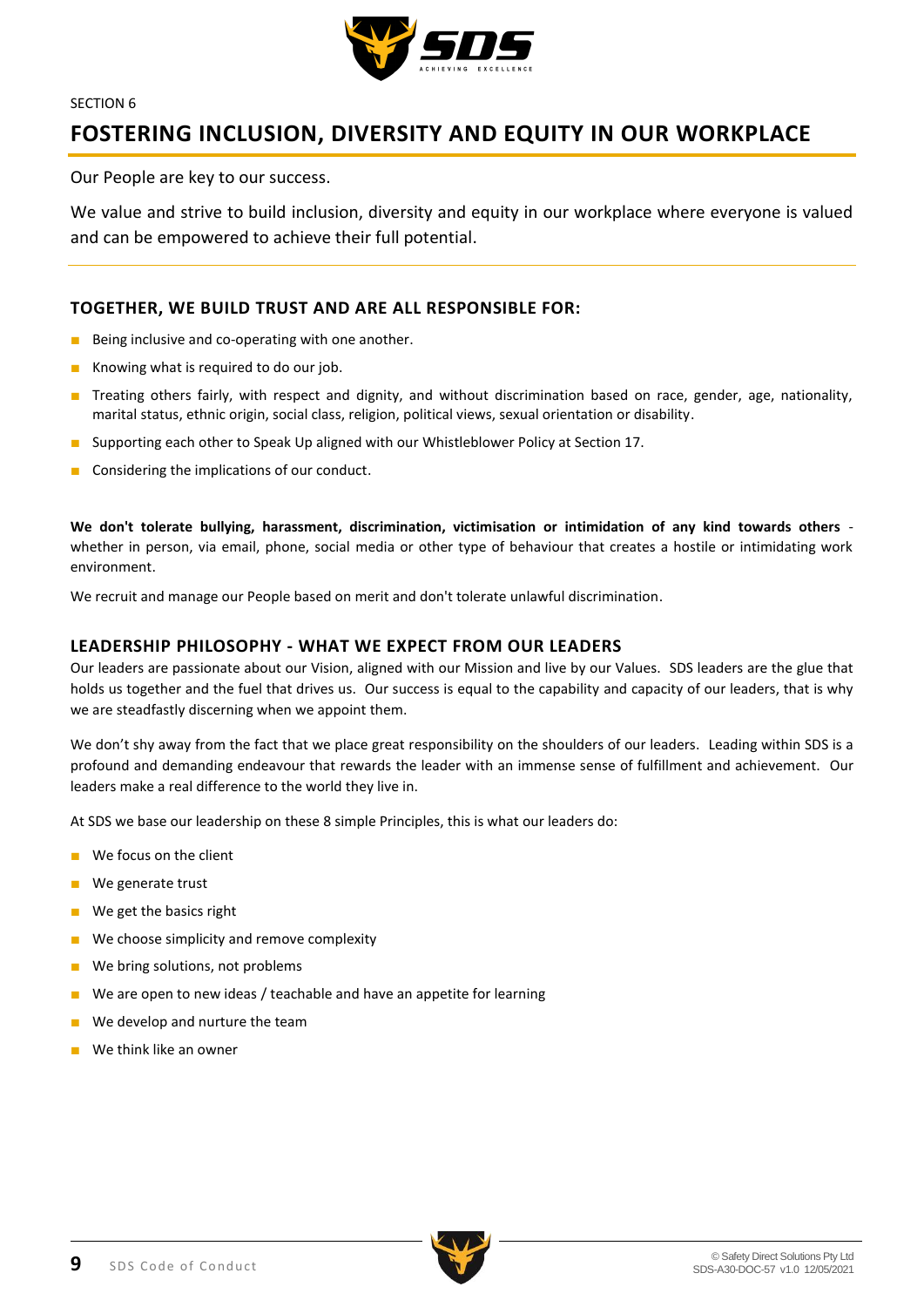

Not everyone is cut out to be a leader at SDS. Leading Mission Critical Teams in critical-risk environments requires a certain type of person. These are the attributes that we look for, encourage and help to nurture in our leaders:

- You have a bias for ACTION
- You are RESILIENT
- You are MISSION Focused
- You bring CALMNESS to chaos
- You are TENACIOUS
- You embrace OWNERSHIP and ACCOUNTABILITY
- You CHAMPION the SDS Values

It's not a one-way street. Just as we have high expectations of our leaders, our leaders have high expectations of us. We support our leaders via these commitments:

- We will train and coach you to be a High-Performance Leader.
- We will listen to you
- We will communicate clearly
- We will include you
- We will give you space to fail
- We will celebrate your wins
- We will support your growth
- We will protect your health

Leadership is our key Strategic Competitive Advantage. With Leaders who embrace this Leadership Philosophy, we will Achieve Excellence!

**Bullying** is repeated unreasonable verbal, physical, social or psychological behaviours directed towards an individual or group of people at work.

**Harassment** is an action or behaviour viewed as unwelcome, humiliating, intimidating or offensive by the recipient

**Sexual Harassment** includes unwanted or unwelcome sex. ual advances or obscene remarks viewed as unwelcome, humiliating, intimidating or offensive by the recipient

**Victimisation** occurs where you are hassled, treated unfairly, intimidated or punished for raising a concern about misconduct in the workplace (e. g. discrimination or harassment) or supporting someone for raising such a concern.

### **FIND OUT MORE**

Equal Employment Opportunity, Anti-Discrimination Policy (POL-12) Sexual Harassment Policy (POL-36) Workplace Bullying Policy (POL-13)

### **EMPLOYEE WELLBEING AND SUPPORT PRAGRAM (EWSP)**

Contact details for our EWSP is available our booklet (DOC-259) via our internal document management system.

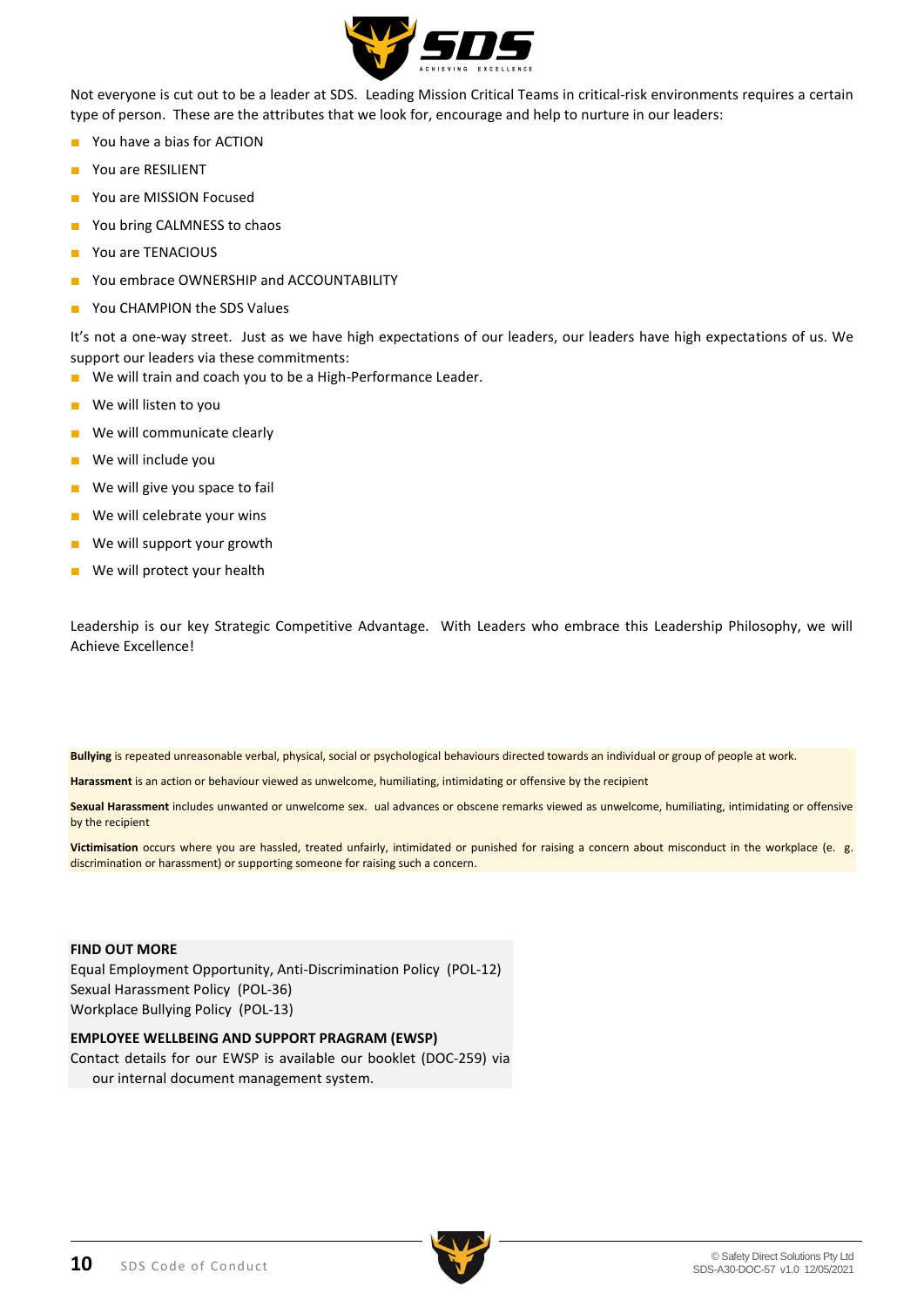

# <span id="page-10-0"></span>**RESPECTING HUMAN RIGHTS**

We celebrate the diversity, dignity and uniqueness of every individual.

At SDS, we recognise our important responsibility to respect human rights. Together, we can make a difference to improve people's lives now and for generations to come.

Not only is it the right thing to do, but it is critical to the success and integrity of our business.

## **WE EXPECT THOSE WHO WORK FOR US TO:**

- create and maintain a work environment that respects human rights and is without discrimination and harassment; and
- conduct business in accordance with applicable laws and our human rights standards, including aligned with recognised international human rights, such as the:
	- UN Universal Declaration of Human Rights
	- UN Guiding Principles on Business and Human Rights
	- Voluntary Principles on Security and Human Rights

## **WE ARE COMMITTED TO:**

- undertaking regular human rights impact assessments on all our operations;
- conducting due diligence to identify human rights risks across our operations and supply chains;
- supporting freedom of association, providing safe and decent work, and working towards embedding living wage;
- recognising the traditional rights of Indigenous Peoples:
- engaging meaningfully with communities;
- ensuring there are accessible and safe grievance and redress channels; and

### **Freedom is a fundamental human right**

We are committed to ensuring no modern slavery happens within our operations or supply chains, including no human trafficking, forced, bonded or involuntary labour, and no child labour. Our annual Modern Slavery Statement outlines our commitment to identifying and addressing any modern slavery in our operations and supply chain.

**Speak Up if you become aware of any conduct (including that of any of our Employees, a Supplier, third party or other individual) which you believe might be violating another person's human right.**

**FIND OUT MORE** Equal Employment Opportunity, Anti-Discrimination Policy (POL-12) Sexual Harassment Policy (POL-36) Workplace Bullying Policy (POL-13)

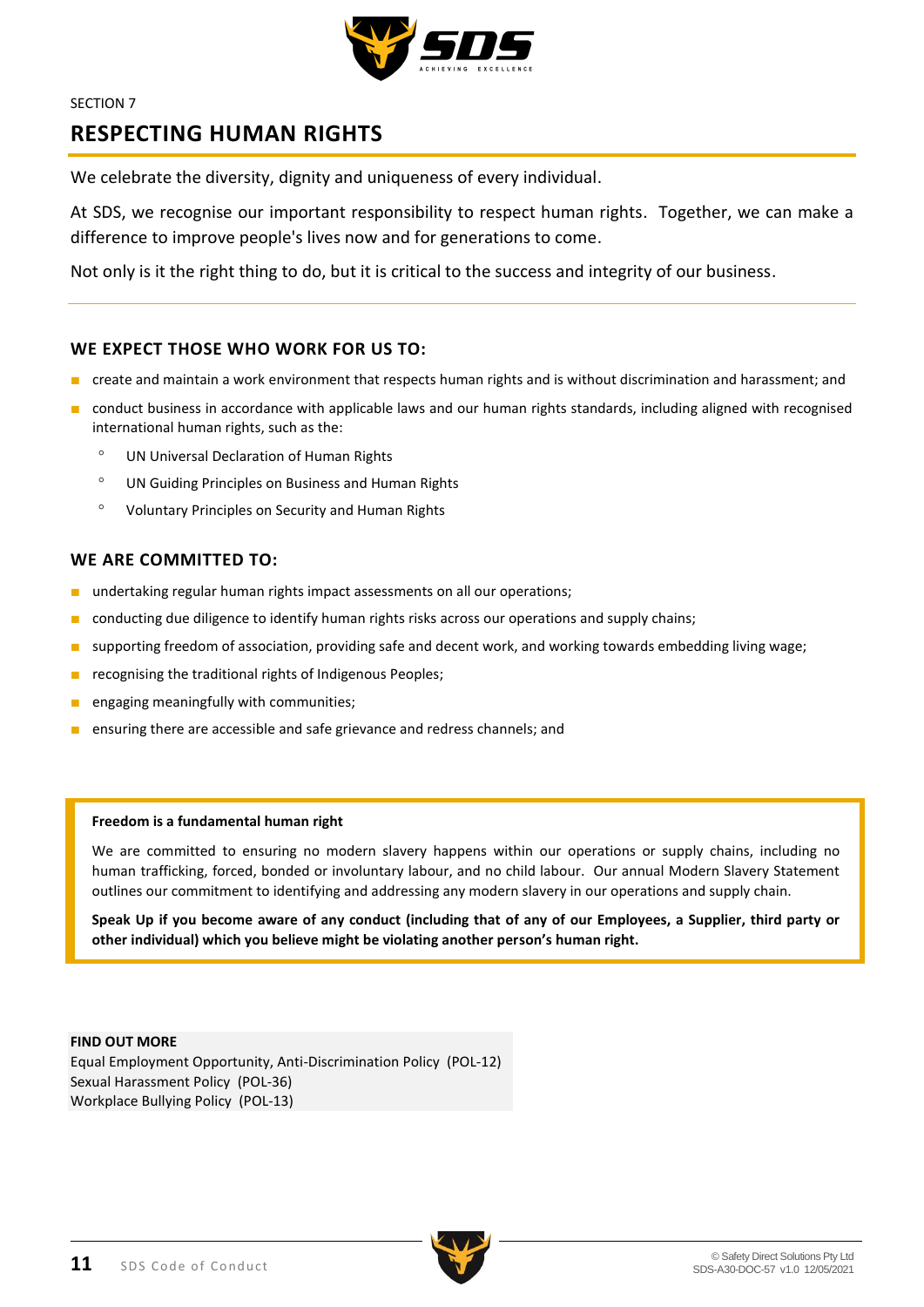

# <span id="page-11-0"></span>**PROTECTING PRIVACY**

We respect and protect the personal information and privacy of others.

We collect, manage and use personal information in accordance with our Privacy Policy and applicable privacy laws.

If we need to share personal information with third parties, we take reasonable steps to ensure that they also manage the information appropriately and keep it secure.

# **OUR PEOPLE MUST:**

- follow our Privacy Policy and applicable standards and procedures as relevant to their role, when managing any personal information; and
- promptly inform our Privacy Officer of any incident involving unauthorised access to, disclosure of, or loss of personal information held by SDS.

**Personal information** is any information (including an opinion) about an identified or identifiable person.

SDS collects Personal Information from a range of individuals in the context of our business activities including our People; shareholders; job applicants; representatives of our Suppliers; customers; contractors; users of our website; and visitors to our offices.

**FIND OUT MORE** Privacy Policy (POL-21)

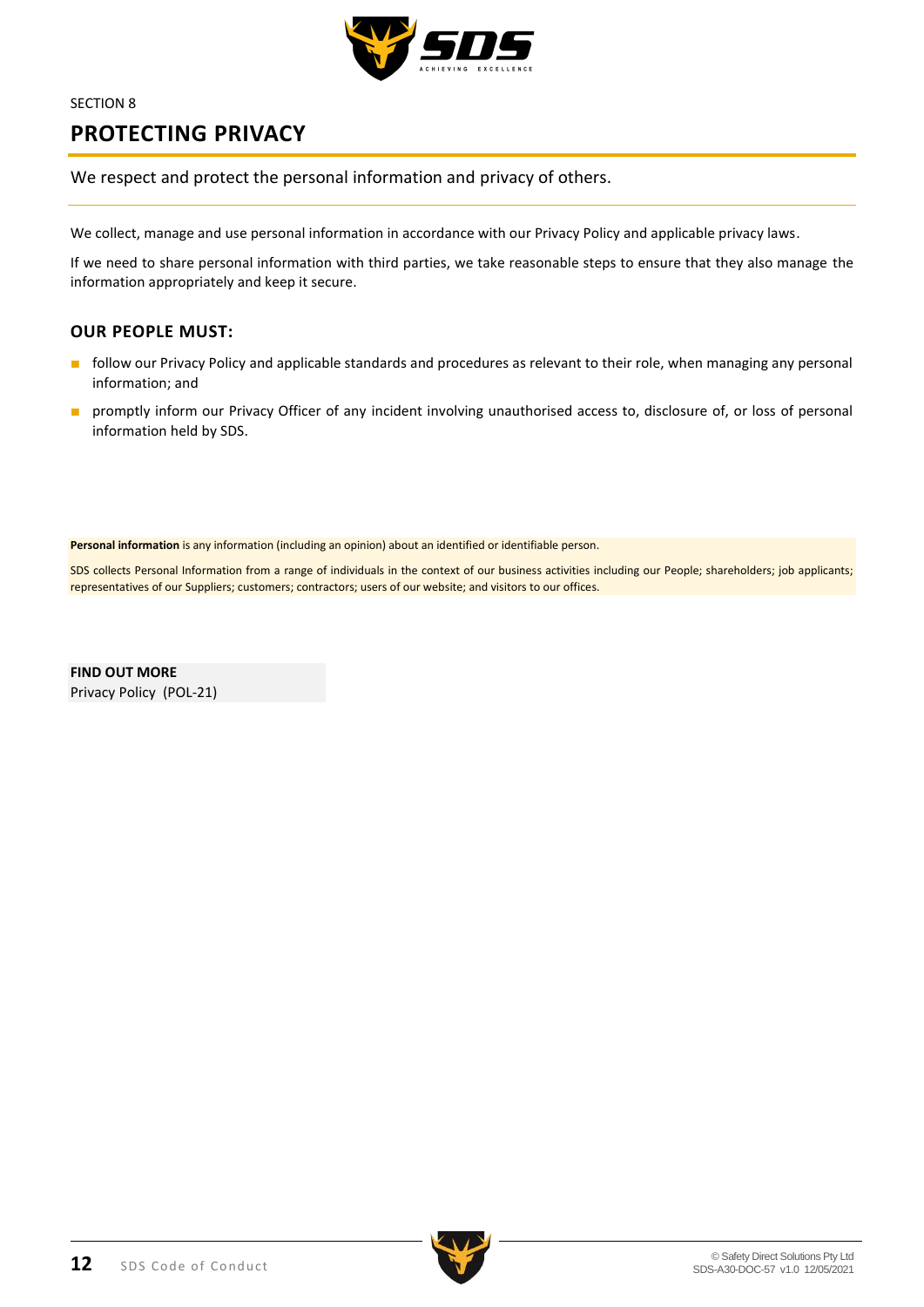

# <span id="page-12-0"></span>**BUILDING AND MAINTAINING TRUST WITH OUR COMMUNITIES**

We seek to build, manage and maintain strong and sustainable relationships with our host communities.

We strive to make a positive difference by developing natural resources to improve people's lives now and for future generations. We help do this by:

- managing the impacts of our business; and
- giving back through our local economic development and community-based activities and investment programs.

## **TOGETHER, WE BUILD AND MAINTAIN TRUST, AND ARE ALL RESPONSIBLE FOR:**

- complying with our commitments towards our communities, including making sure our third party contractors do likewise; and
- working with our community stakeholders to identify and address concerns. We aim to do this through:
	- <sup>o</sup> regular, open and honest communication;
	- understanding our impact on local communities and working with them to manage those impacts; and
	- providing access to complaint and grievance processes.

## **WORKING WITH OUR HOST COMMUNITIES**

If you work with a host community, including Indigenous Peoples, you must:

- recognise and respect their cultures, customs, lifestyles and heritage;
- ensure that your conduct always reflects positively on your own reputation and that of SDS. Take care to avoid any actual or perceived undue influence or unethical conduct;
- follow our requirements for dealing with host communities, including pre-approval requirements before proceeding with any community donation or investment; and
- consult local management or a community team representative if you have any questions, including about appropriate actions, words, customs and local practices.

**FIND OUT MORE** Anti-Bribery and Corruption Policy (POL-17)

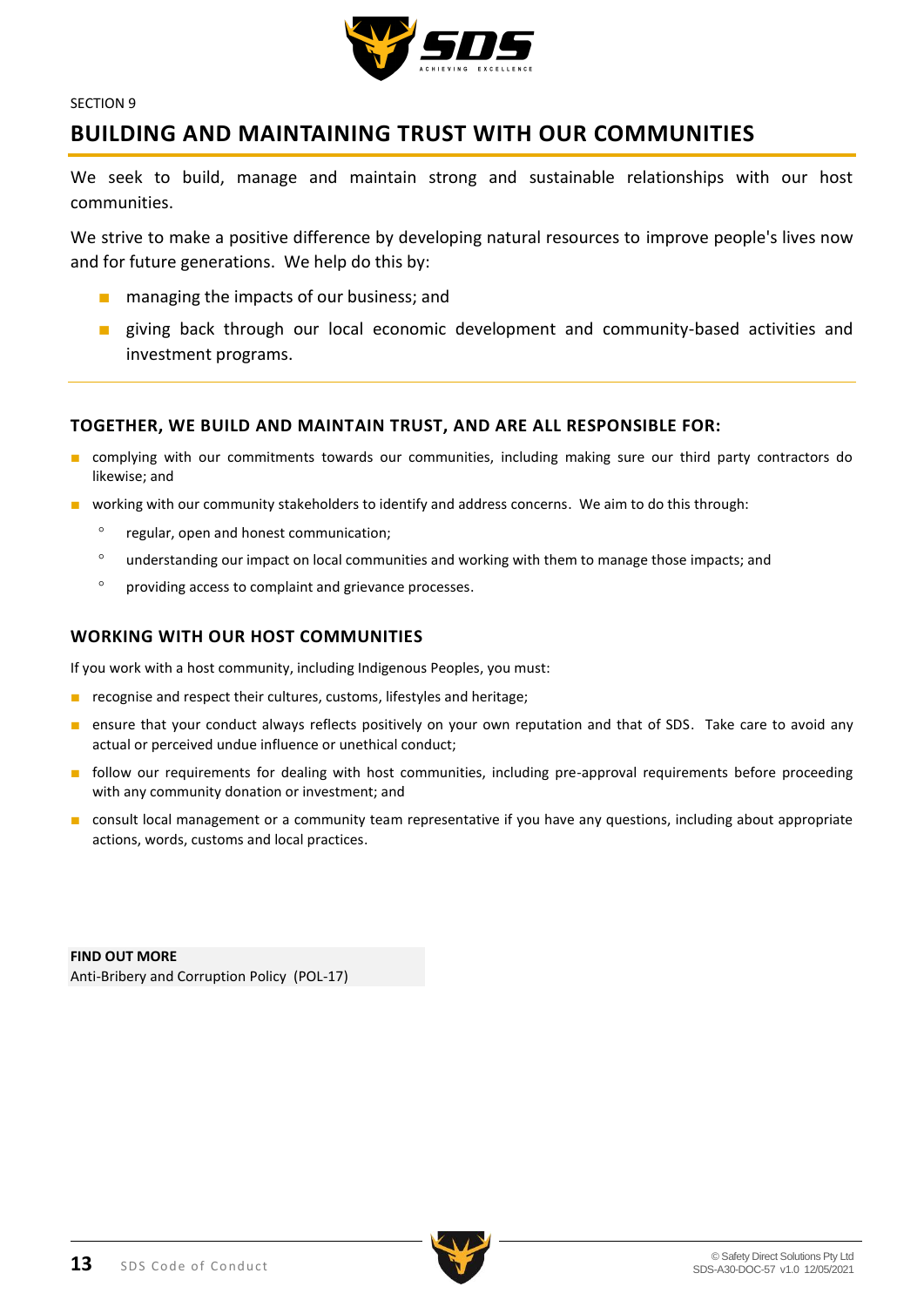

# <span id="page-13-0"></span>**BEING ENVIRONMENTALLY RESPONSIBLE**

We are an environmentally responsible business.

We work hard to treat natural resources with care so they are available for future generations.

# **TOGETHER, WE BUILD TRUST AND ARE ALL RESPONSIBLE FOR:**

- being environmentally aware;
- complying with applicable environmental laws and regulations;
- understanding the potential environmental risks and impacts of our work and minimising our footprint, including in relation to biodiversity, waste, water, tailings and emissions;
- reporting actual or potential environmental incidents; and
- making sure our relevant Suppliers (which includes contractors) respect and also work in accordance with our environmental requirements and commitments.

We meet these responsibilities by considering environmental factors through all phases of our work.

**FIND OUT MORE** Environmental Policy (POL-47)

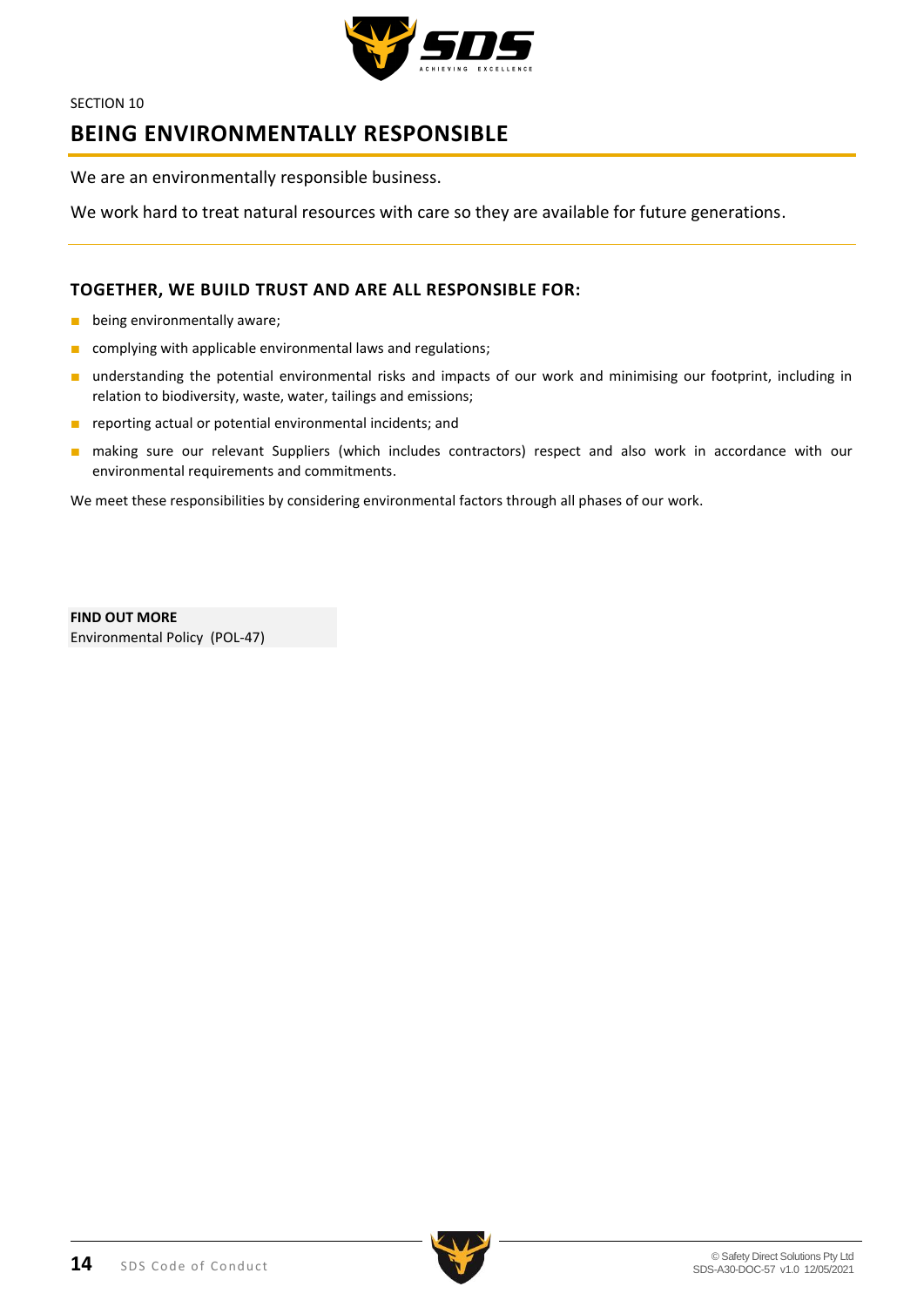

# <span id="page-14-0"></span>**WORKING WITH GOVERNMENTS**

We recognise the authority of governments wherever we operate.

We always seek open, non-partisan, ethical, legal and constructive relationships with governments.

# **ALWAYS CONSULT OUR CORPORATE AFFAIRS TEAM BEFORE:**

■ Engaging with Government Officials on matters that have the potential for political or reputational impact. This excludes engaging with government for technical or routine business purposes.

This ensures engagement with government is consistent and aligned with our company policies. If you are authorised to provide information to governments on SDS's behalf, always ensure it is accurate and appropriate.

- Providing a written or verbal submission to government on policy, legislative reform matters or to participate in a public inquiry for or on behalf of SDS. This needs prior endorsement from ou1· Corporate Affairs team.
- Attending any political event or activity to ensure it is appropriate, lawful and meets our high ethical standards. This includes any invitation from third parties where the event involves politicians or political party officials.

### **SDS does not make political donations in cash or in-kind to any political party, politician, political party official, elected official or candidate for public office in any country.**

We actively engage in policy and legitimate business discussions with political parties, politicians, elected officials or candidates for public office that affect SDS's interests and operations.

We do this in a way that demonstrates high standards of ethics and complies with the law by attending conferences, policy workshops, round table discussions and other political events.

**You must always obtain prior approval from our Corporate Affairs and Business Integrity teams to attend any political event or activity on SDS's behalf which will incur an attendance fee or cost. This is to ensure attendance at the event, and any** payment for attendance, is appropriate, lawful and meets our high ethical standards.

If in doubt, consult your Corporate Affairs representative in the first instance.

### **Participating individually in political processes**

You may individually participate in political processes provided any opinion, time or money you contribute to such processes is on your own account and you make it clear you are not representing SDS.

### **Pursuing public office in your personal capacity**

You must notify your line leader prior to pursuing any public office position and apply for annual leave where any duties impact your normal working hours. You may also need to resign from your SDS role if you win your candidacy.

#### **Government Official** includes:

- employees or officers of any national, state, regional, local or municipal authorities, as well as from public international organisations and organisations owned or controlled by government bodies;
- politicians, political party officials and candidates;
- tribal leaders or senior members of royal families; and
- in some cases, relatives of any of the above.

**FIND OUT MORE**

Anti-Bribery and Corruption Policy (POL-17)

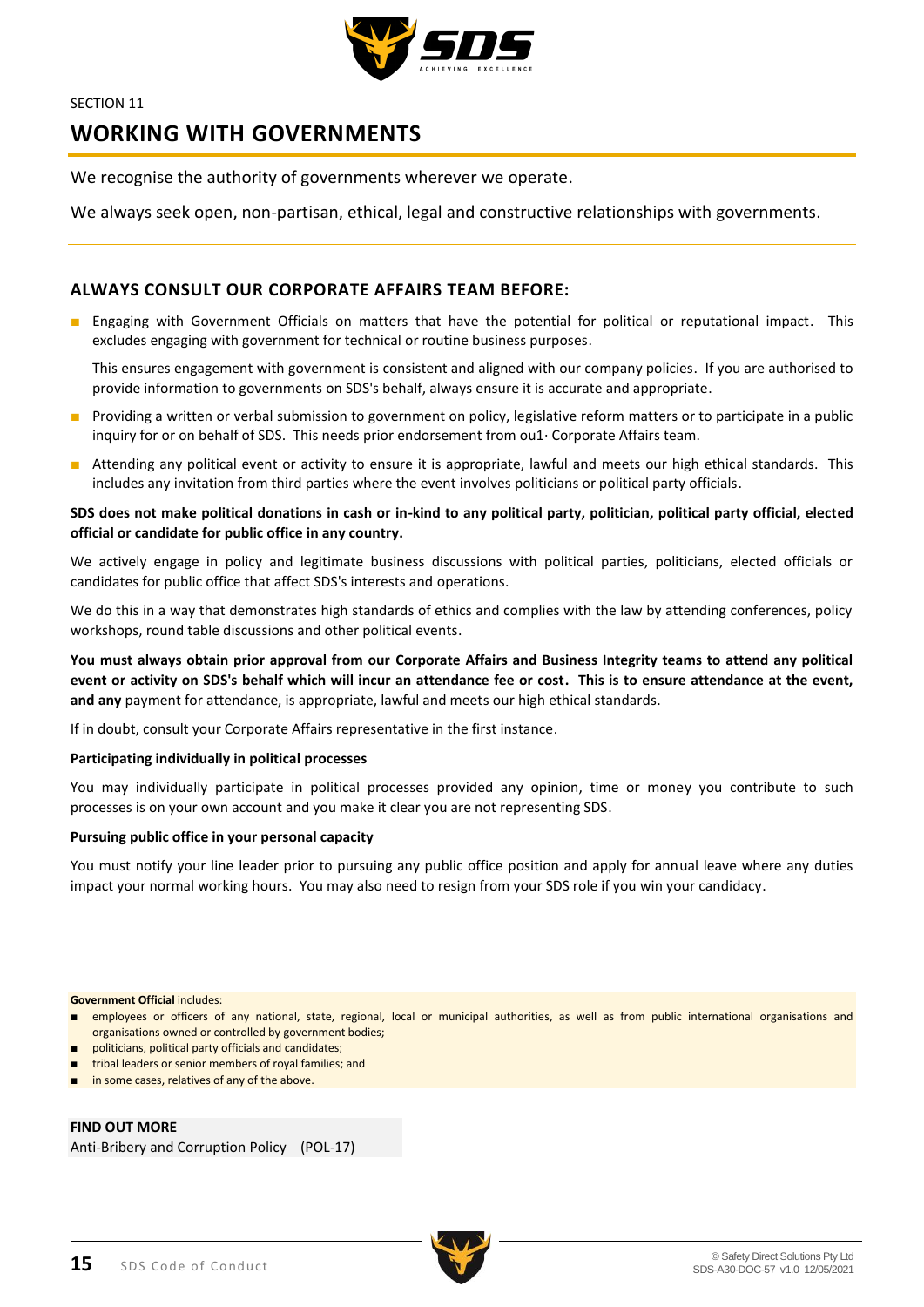

# <span id="page-15-0"></span>**NO FRAUD, BRIBERY OR OTHER CORRUPT CONDUCT**

We prohibit fraud, bribery and corruption in any form.

#### **Don't engage in fraud or theft in your work for or on behalf of SDS.**

**Don't offer or give bribes**, directly or indirectly (for example, through an agent or intermediary), to a Government Official or any other person.

**We also prohibit facilitation payments**, even if small or customary.

**Never accept or ask for bribes**, or any other favour, from anyone (such as a Supplier) as a reward to do your job or encourage you to act improperly.

The only exception to the above is if you are asked to give a payment or thing of value and a threat is made to your health and safety (or that of a work colleague) - in such circumstances, you may give it but must then report the event as soon as safely possible.

**Only offer, give or accept appropriate gifts, entertainment and hospitality (including meals) which have a lawful and legitimate business purpose.** Pre- approval from our CEO is required if

it will exceed the modest value thresholds set out in our Gifts Policy.

**Never give or receive anything of value if others could perceive such conduct as improper under the circumstances.** 

**Always consult our Leadership Team to pre- approve and advise on high risk transactions as outlined in our Gift Policy.** 

#### **We also prohibit other illegal conduct such as:**

- extortion (which is a criminal offence of obtaining something of value through force or threats);
- money laundering (which is the act of dealing with illegally obtained funds or making them look as though they are legitimate); and

**Bribery** or a **bribe** is the offering of **anything of value** intended to improperly Influence the actions of a Government Official or other private person in performing their work duties.

A **facilitation payment** is the giving of anything of value to a Government Official to get them to perform (often to speed up) a routine and nondiscretionary service which we are already entitled to.

#### **Government Official** includes:

- employees or officers of any national, state, regional, local or municipal authorities, as well as from public international organisations and organisations owned or controlled by government bodies;
- politicians, political party officials and candidates;
- tribal leaders or senior members of royal families; and
- in some cases, relatives of any of the above.

See the glossary for the meaning of:

**Anything of value**: **corruption**; and **fraud**

**FIND OUT MORE** Anti-Bribery and Corruption Policy (POL-17) Gift Policy (POL-10)

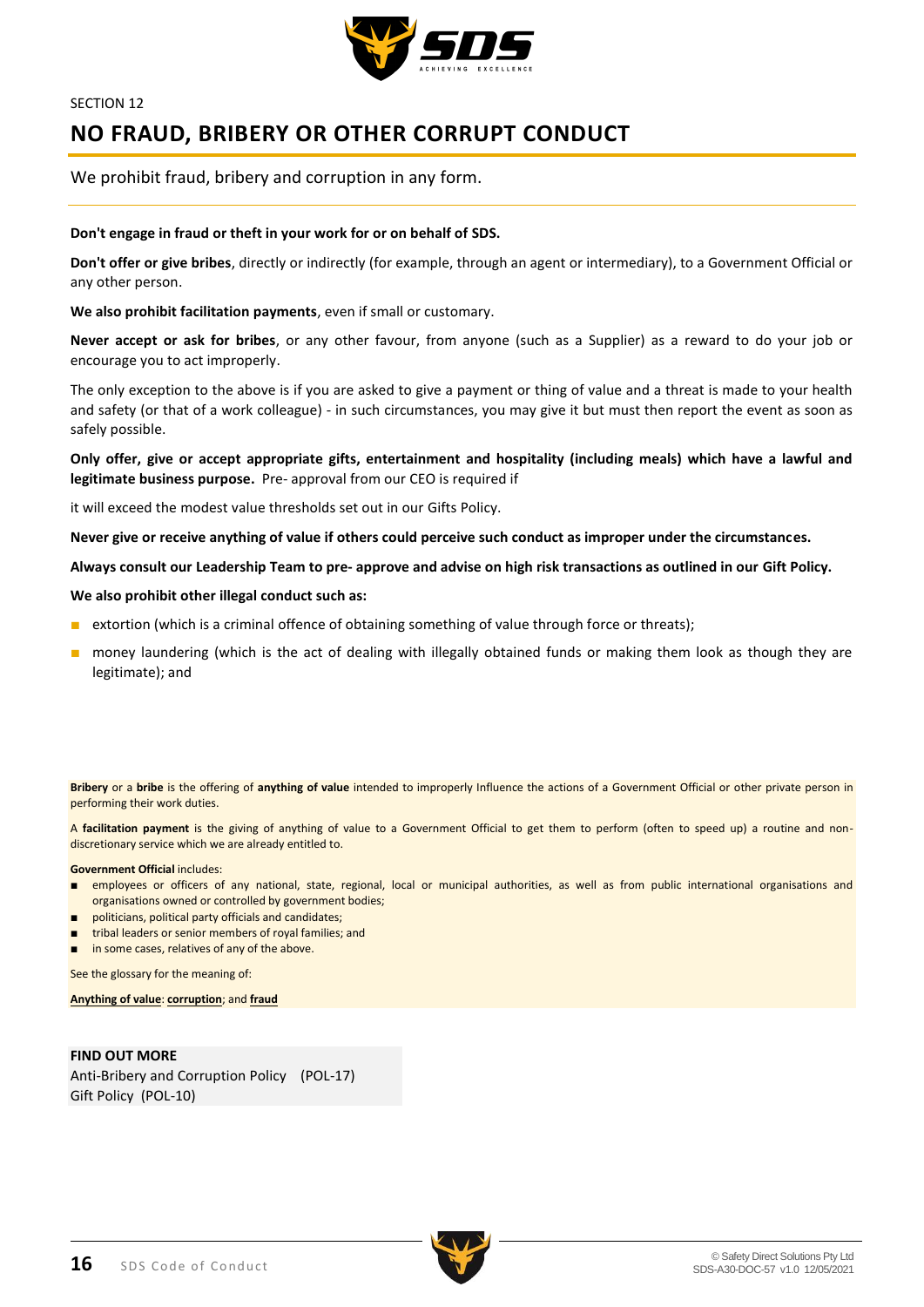

# <span id="page-16-0"></span>**AVOIDING CONFLICTS OF INTEREST**

We expect you to always act in the best interests of SDS and to not be in conflict with those interests.

# **IDENTIFY CONFLICTS**

You have a responsibility to act honestly, to identify and then disclose a situation involving an actual, potential or perceived Conflict of Interest.

**Ask yourself** - could your conduct be perceived as creating an incentive for you, or your family, close friends or a business associate at SDS's expense?

If "**YES**", the conduct you are considering is likely to create a Conflict of Interest.

# **AVOID CONFLICTS**

At all times, whether on the job or in your personal time, nothing you do should conflict with your responsibilities to SDS.

You should **not**, for example:

- have personal investments, directly or indirectly, in companies or businesses when it might cause, or appear to cause, you to act in a way that could impact SDS.
- accept any personal benefit, directly or indirectly, from any third party who is bidding for or trying to retain SDS business.
- participate in decision-making or management of potential or existing SDS business relationships that involve your family or close friends.
- participate in the hiring or recruiting process where a candidate is a family member or close friend.
- accept employment, advisory or other affiliated roles, board seats with our **Competitors** or **Suppliers** (including contractors) when your judgement could be, or could appear to be, influenced in a way that impacts SDS.

# **ALWAYS DECLARE AND RESOLVE YOUR CONFLICT**

As soon as you become aware of an actual, potential or perceived Conflict of Interest:

- immediately remove yourself from any involvement in the relevant activity; and
- promptly advise, review and resolve it with your line manager before proceeding.

Conflicts of Interest can often be avoided or resolved through open and honest discussion. Ask your department head if you are unsure how to resolve the conflict.

### **DOCUMENT THE OUTCOME**

Provide complete and accurate information and supporting documentation, if applicable.

It is your line manager's responsibility to properly review your declaration and record the agreed resolution outcome, including if it is appropriate for you to continue with any activities or discussions involving the conflict.

**Our Suppliers are to also avoid all Conflicts of Interest** that may arise in performing work for us and in related business decisions. Our Suppliers must declare any conflict of interest to SDS, and where appropriate, obtain SDS's consent before proceeding if there is or may be a perceived conflict between their obligations to SDS and those to another party.

A **Conflict of Interest** is a situation where your role or relationship with SDS or financial or other personal considerations or interests have the potential to affect, or could have the appearance of affecting, your judgment, objectivity or independence to properly fulfil your responsibilities to SDS.

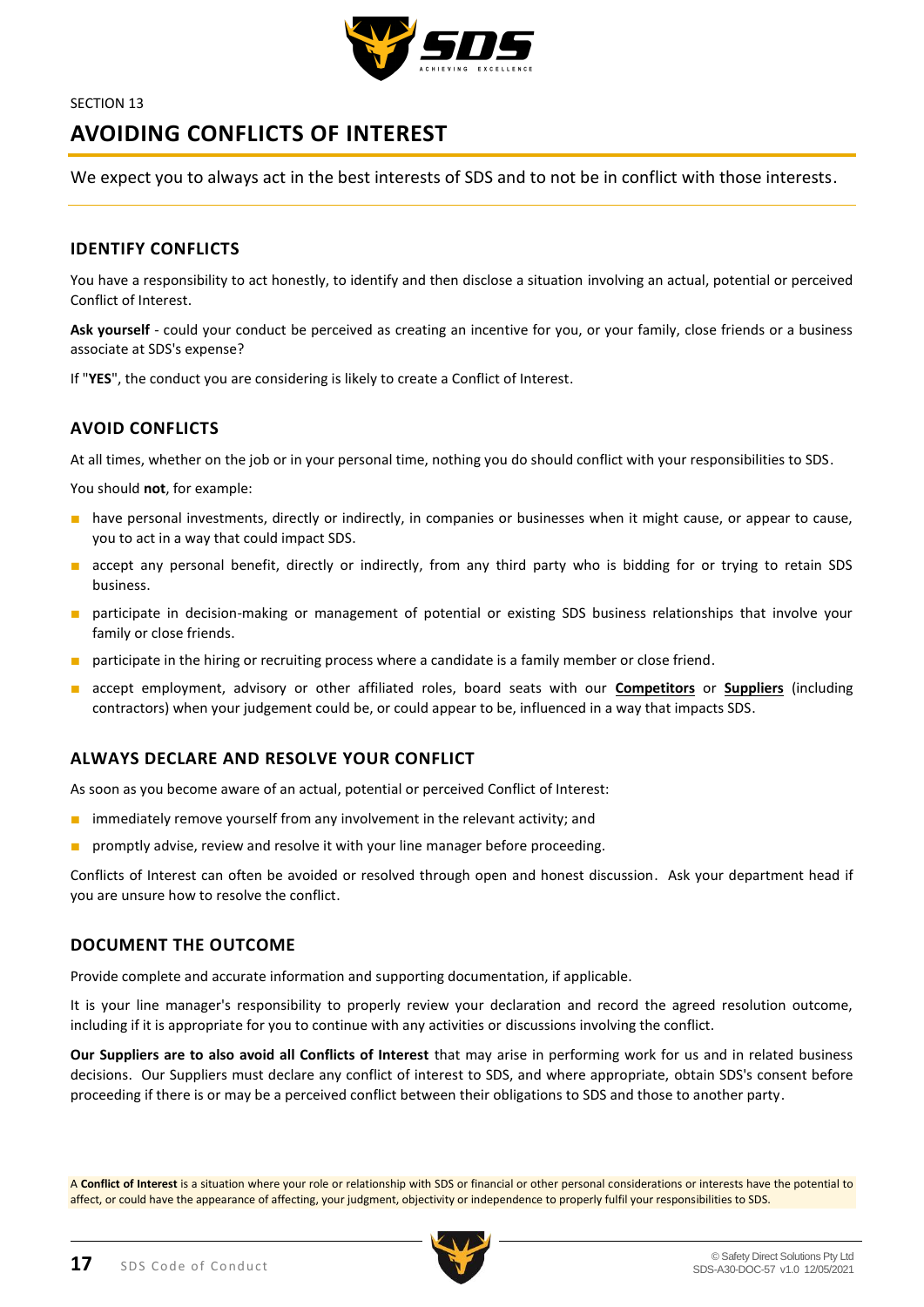

# <span id="page-17-0"></span>**COMPETING FAIRLY**

Competition laws prohibit anti-competitive conduct by companies and individuals.

We compete fairly, ethically and comply with applicable competition laws.

# **DON'T ENGAGE IN ANTI-COMPETITIVE CONDUCT**

Be cautious if your role involves dealing or interacting with SDS Competitors or potential Competitors.

Don't engage in, be part of or act in any way which others could perceive as collusive or co-operative conduct with a Competitor, either directly or indirectly via third parties. This means, for example:

- Not discussing or reaching understandings with Competitors about prices (i.e. price fixing).
- **Not** discussing or reaching understandings with Competitors on which customers, suppliers or geographic territories you will each deal with (i.e. market sharing).
- **Not** sharing with Competitors any information about bid or tender processes that SDS is involved in, such as whether a bid will be submitted or any bid pricing or other commercial terms (i.e. bid rigging).
- **Not** otherwise discussing or disclosing, directly or indirectly, any Competitively Sensitive Information with Competitors.

### **ALWAYS:**

- Ensure information necessary to share is not for an anti-competitive aim, and if shared, is not Competitively Sensitive Information.
- Stop any discussion with a Competitor if they attempt to engage in collusive conduct or exchange Competitively Sensitive Information.
- Comply with any competition law ring-fencing protocols developed for specific transactions, joint ventures and cooperation agreements.
- **Consult with our Leadership Team:**
	- before sharing Competitively Sensitive Information with external parties or if you are unsure if a proposal or incident complies with competition law;
	- before entering into any agreements with Competitors or concluding agreements which provide for restrictive or exclusionary conduct;
	- before attending any meetings (whether face to face, by telephone or video conference), site visits or industry association events involving Competitors if you are unsure what you can or cannot say or do to mitigate competition law risk; and
	- $\degree$  if contacted by a competition law regulator.
- Alert our Leadership Team immediately:
	- of any unauthorised access to, disclosure or loss of Competitively Sensitive Information;
	- of any anti-competitive conduct involving our People or other third parties; and
	- <sup>o</sup> if a Competitor attempts to engage in collusive conduct or exchange Competitively Sensitive Information.

A **Competitor** Is any organisation or person that offers, or is capable of offering, the same, similar, linked or substitutable products or services as SDS.

**Competitively sensitive Information** is any non-public information concerning the current or future business operations of SDS and its related companies, which is sufficiently sensitive to reduce market uncertainty and influence the strategy or commercial decision-making of a Competitor.

This includes (but is not limited to) information on pricing, costs, margins, production volume, capacity, marketing plans, business and strategic plans, and dealings with specific customers or suppliers.

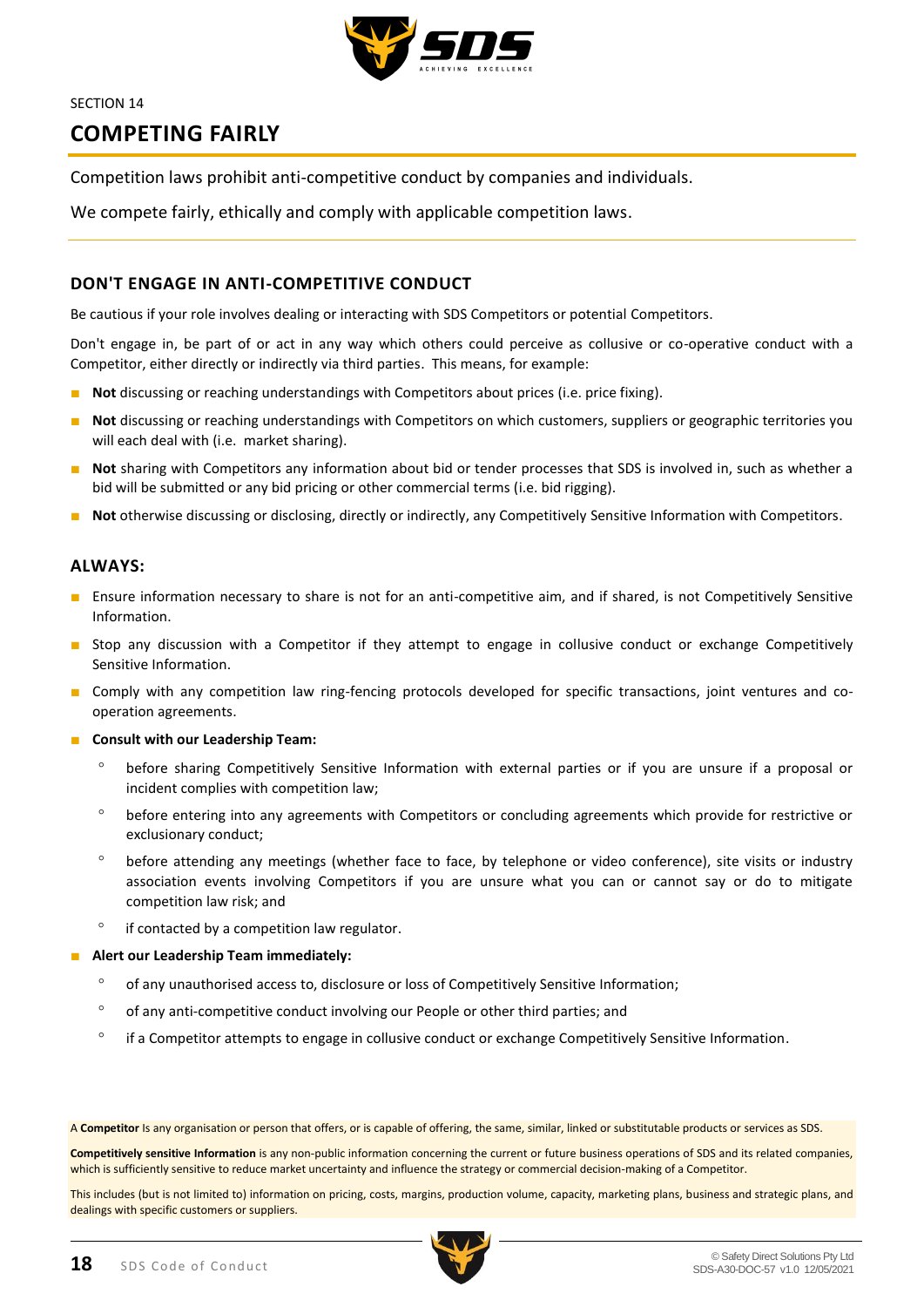

# <span id="page-18-0"></span>**USING SUPPLIERS WITH INTEGRITY**

We work towards effective, fair, equitable and streamlined procurement processes, including related decision-making, with our Suppliers.

We aim to only work with Suppliers who:

- have strong values and standards of conduct; and
- share our commitment to lawful business practices because their actions can directly impact our financial performance and reputation.

# **ENGAGING AND MANAGING A SUPPLIER**

If your role involves engaging a Supplier, you must do so in accordance with our relevant policies, standards and procedures. This includes clearly informing them of our expectations, standards and applicable requirements.

All procurement decisions should be based on best value received, taking into account the merits of price, quality, performance, history and suitability to meet SDS requirements.

In managing the performance of a Supplier, you must ensure they are assessed and appropriately monitored, including by carefully checking their invoices.

**You must hold our Suppliers accountable for any conduct inconsistent with our Code.** 

## **OUR EXPECTATIONS OF SUPPLIERS**

Our Suppliers must comply with lawful business practices and applicable SDS policies, standards, procedures and processes, as relevant to the work they are performing for or on our behalf.

### **PERFORMANCE OR MISCONDUCT CONCERNS**

If you have a concern about an existing or potential Supplier's integrity or ability to perform an engagement, Speak Up so we can address any issues immediately.

Equally, our Suppliers can report a misconduct concern as outlined in our Whistleblower Policy at Section 17.

A **Supplier** is any third party that SDS engages to provide goods and/or services, such as vendors, consultants, contractors.

**FIND OUT MORE** Anti-Bribery and Corruption Policy (POL-17) Gifts Policy (POL-10) Procurement Procedure (PRO-71)

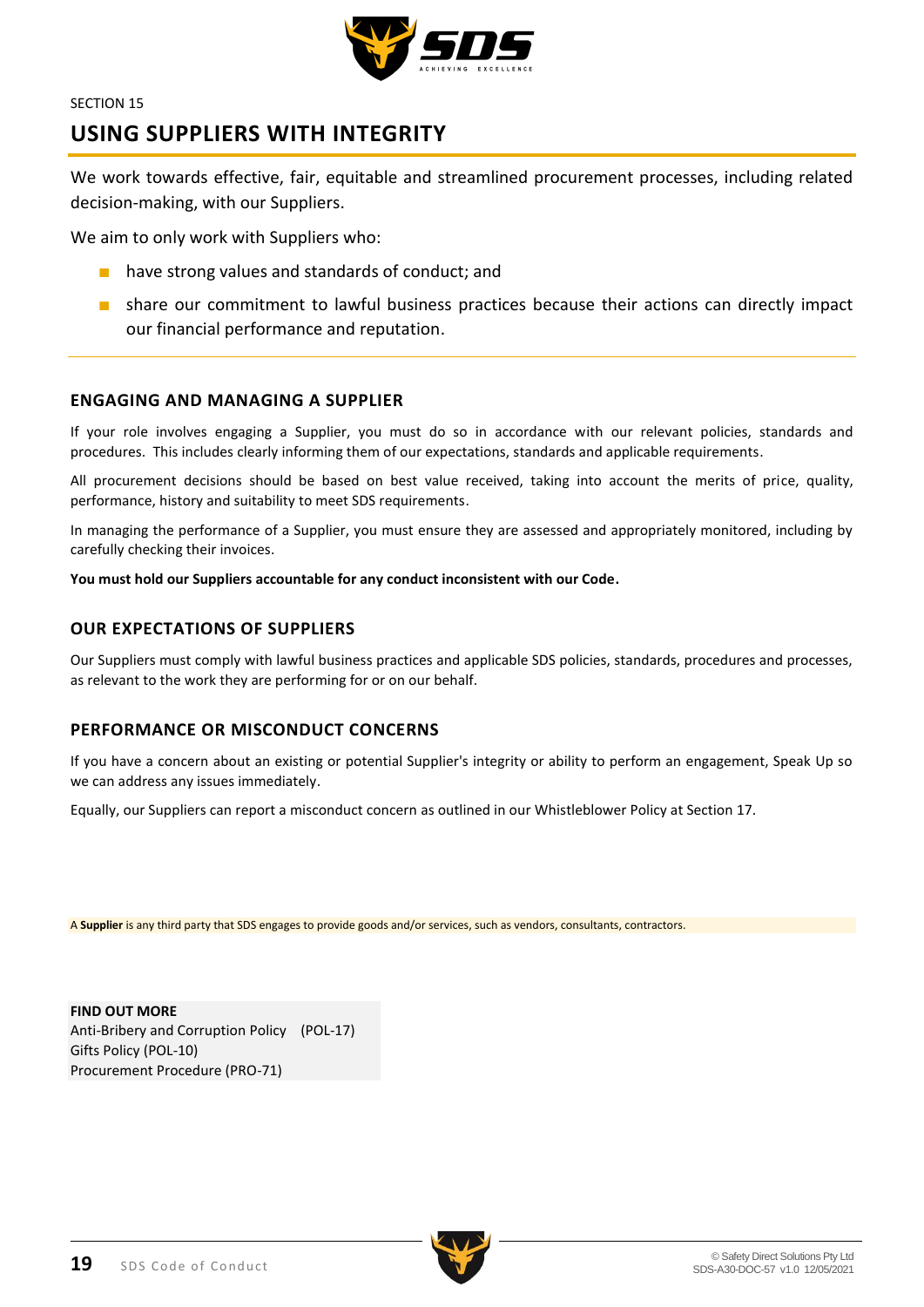

# <span id="page-19-0"></span>**PROTECTING COMPANY ASSETS, INCLUDING INFORMATION AND DATA**

Together, we must protect our Company Assets, including Confidential Information and Intellectual Property, and use them only for their intended purpose.

We also prohibit falsifying, stealing, concealing or otherwise tampering with company information and data.

# **PROTECT COMPANY ASSETS**

■ You must only use Company Assets for legitimate business purposes as required by your role and for the sole benefit of SDS. Protect all assets against damage, misuse, loss or theft.

Your use, including any disposal, of Company Assets must follow applicable policies, standards and procedures.

Occasional personal use of SDS email, internet and telephone systems is permitted provided it doesn't interfere with your work duties or SDS information systems. Never take any action that undermines the integrity of our data and systems.

- Your use of Company Assets may be monitored and blocked at the discretion of SDS. Inappropriate use of Company Assets may lead to disciplinary consequences, including civil and/or criminal action.
- Any unusual or suspicious activity affecting SDS technology assets that you become aware of must be immediately notified to your line manager.
- At the end of your employment or involvement with SDS, you must return all Company Assets.

# **PROTECT CONFIDENTIAL INFORMATION (Cl) AND INTELLECTUAL PROPERTY (IP)**

- Only use Cl as required in your role. You must keep it confidential and dispose of it in accordance with our applicable policies, standards and procedures. See also Section 8 (Protecting Privacy) and our Privacy Policy.
- Protect all Cl and IP used by SDS (whether it belongs to SDS or to a third party) from unauthorised use. Also take care not to disclose Cl in an unauthorised way.
- Notify your line manager if you believe you have created new IP and follow applicable standards and procedures so that SDS's interest in that IP can be protected.

### **ENSURE COMPLETE AND ACCURATE COMPANY INFORMATION AND DATA**

- Our People must create and keep true and accurate records of all financial and non-financial company transactions and data in accordance with our policies, procedures, and applicable laws and regulations.
- All financial transactions and information (such as purchase orders, invoices, travel and expense records tax filings) must be evidenced by appropriate source documents, verified for their validity and accuracy.

See the glossary for the meaning of: **Company Assets**; **confidential Information**; and **Intellectual Property**

#### **FIND OUT MORE**

Protecting our Proprietary Information Policy (POL-34) Asset Management Policy (POL-44) Privacy Policy (POL-21) Back Up Of Intellectual Property (POL-27) Issue of SDS Property (POL-16)

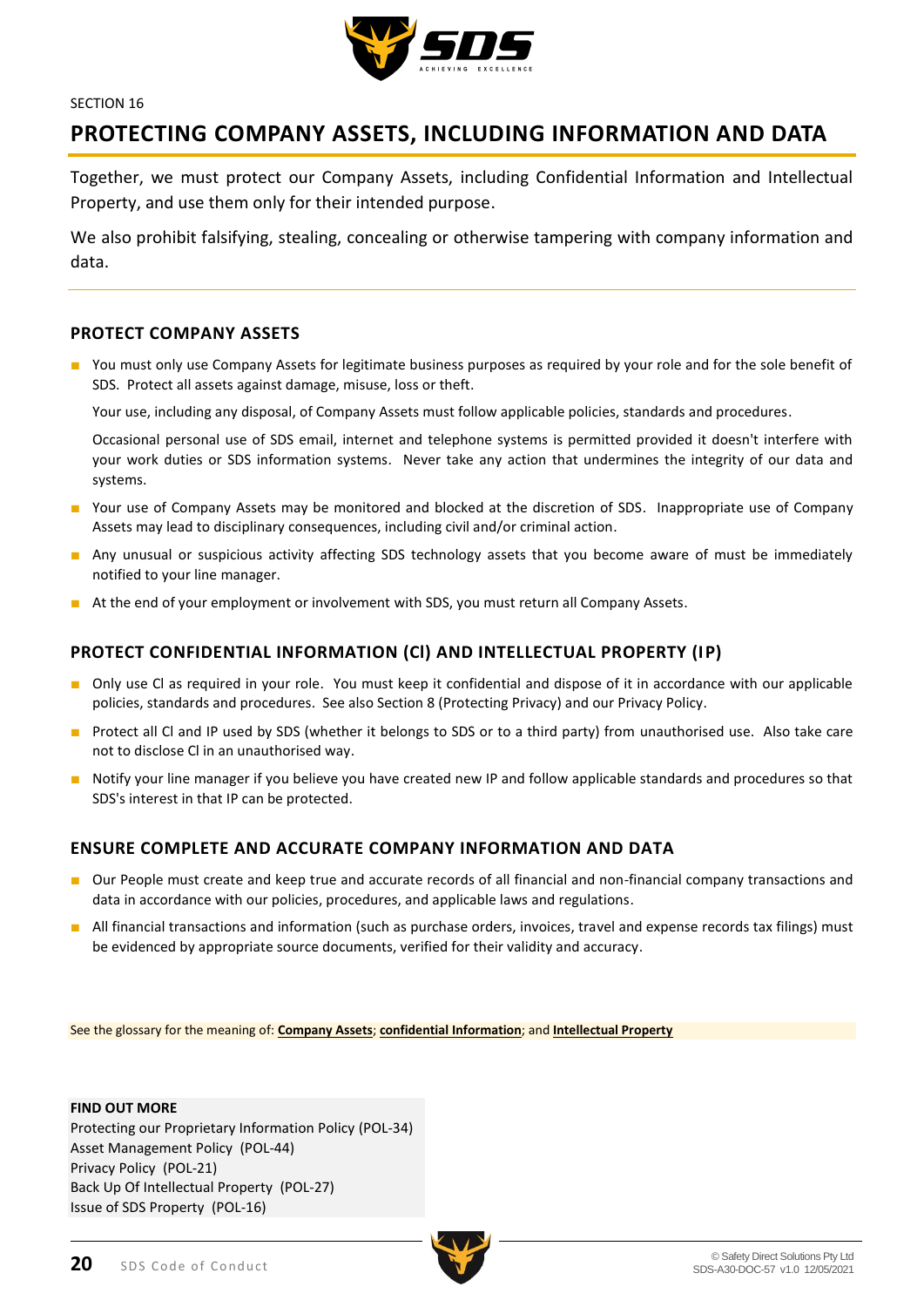

# <span id="page-20-0"></span>**SPEAK UP 'WHISTLEBLOWER'**

Our Whistleblower Policy & Procedure is available to everyone on our website [here.](http://www.sdsaus.com.au/)

We also raise awareness with our People through management communications, training programs and in other related policies, standards and procedures.

Our Executive Committee are aware of all material concerns raised under the Policy, as well as material breaches of our Code, especially those calling into question our culture.

## **TO BE FULLY INFORMED READ OUR WHISTLEBLOWER PROCEDURE (PRO-179).**

It tells you the types of concerns and to whom you need to report them directly to.

### *In brief …*

Speak Up when our Values and standards of conduct are not being followed (a **"Business Conduct Concern"**),

#### **Speaking Up protects everyone. If you have a Business Conduct Concern, don't ignore it.**

- For example, discrimination, bullying or harassment, fraud, bribery or corruption, misuse of company assets or a human rights violation.
- Raise the concern immediately so we can take necessary action.
- Raise your Business Conduct Concern honestly. Don't make accusations you know are false.

#### **Anyone can report a Business Conduct Concern.**

This extends to, for example, our employees and their relatives, our Suppliers (including their employees), customers and community members.

#### **Who can I report a Business Conduct Concern to?**

See the next page for the various options we make available for raising a Business Conduct Concern.

#### **How we protect and support you**

- We treat every report seriously, confidentially and fairly.
- SDS will not retaliate against you, and will take steps to ensure our People won't retaliate against you, for raising your Business Conduct Concern.

### **Protection of identity (confidentiality)**

We will only disclose identifying details where:

- You give your consent to share that information; or
- If the disclosure is allowed or required by law (for example where the concern is raised with a lawyer for the purposes of obtaining legal advice); or
- If the concern is reported to the Australian Securities and Investments Commission (ASIC), the Australian Prudential Regulation Authority (APRA), the Australian Taxation Office (ATO) or the Australian Federal Police (AFP); or
- Where it is necessary for the effective investigation of the matter, and this is likely to lead to your identification, all reasonable steps will be taken to reduce the risk that you will be identified.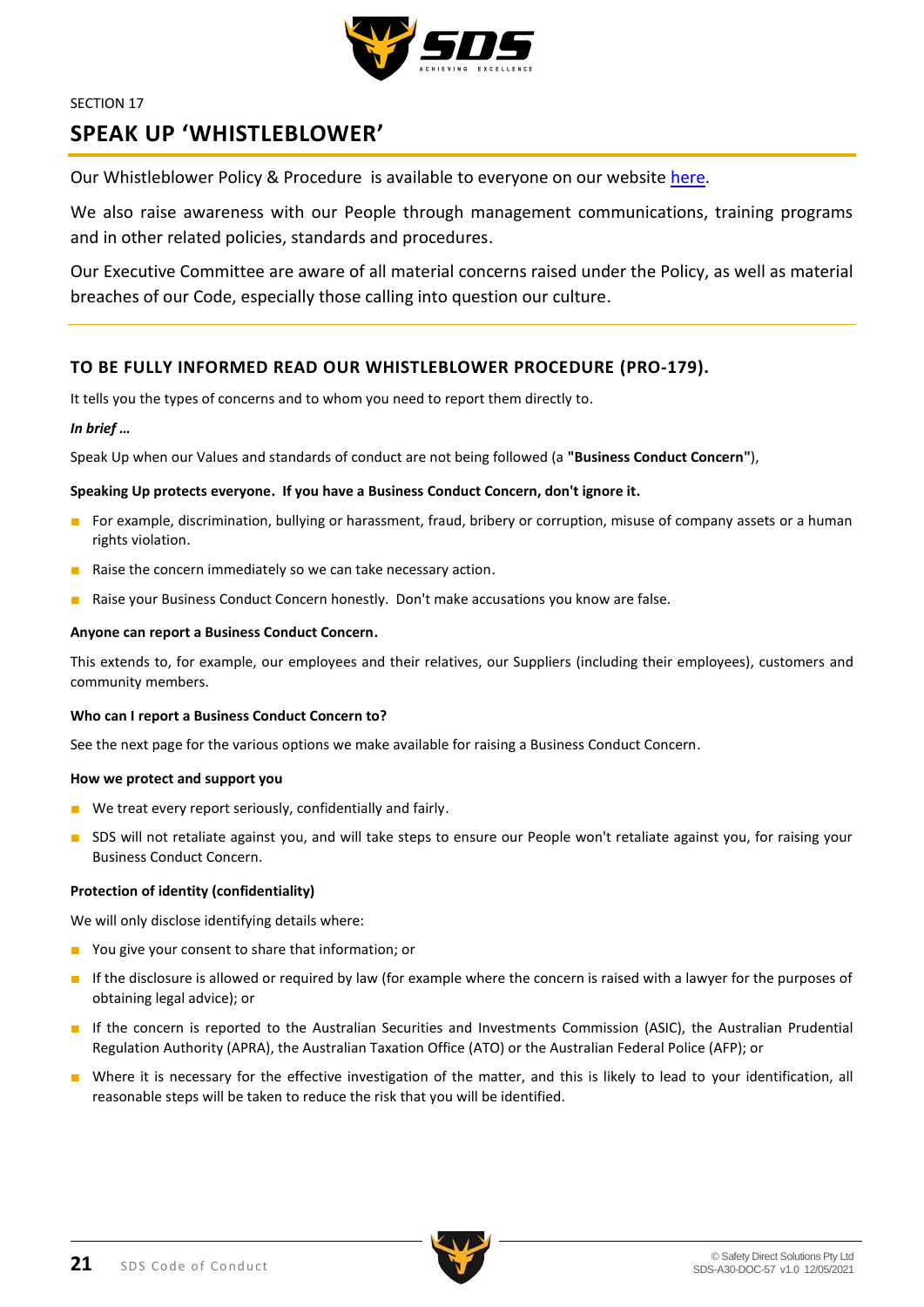

### **No tolerance for retaliation**

Retaliation can take many forms including threats, harassment, exclusion, intimidation, damage to person or property, victimisation, humiliation or other detrimental conduct.

You will not suffer adverse consequences for:

- refusing to act (with or if asked by others) in a breach of our Code, related SDS policies, standards, procedures or the law;
- reporting a Business Conduct Concern; or
- co-operating with a company investigation.

**Any such retaliation is a serious breach of our Code and this Policy**, and may result in disciplinary consequences including termination. Report any retaliation so we can take steps to manage it.

If someone reports to you a Business Conduct Concern, you must:

- listen, respond respectfully and promptly, and treat every concern seriously;
- protect the identity of the whistleblower (as needed); and
- escalate the concern in accordance with our procedure.

### **HOW TO SPEAK UP?**

#### **Options to report a Business Conduct Concern:**

#### **Contact your line leader in the first instance**

If you are uncomfortable raising the Business Conduct Concern with your line leader, you can also report to:

#### **A Whistleblower Protection Officer**

- **Director Corporate Services** Phone Number: 1300 955 097
- Resource and Recruitment Officer Phone Number: 1300 955 097
- Chief Executive Officer Phone Number: 1300 955 097

### **Any of the following, if necessary and as relevant to your concern:**

- **Directors**
- Leadership Team
- Auditor or memb er of an audit team conducting an audit of SDS.

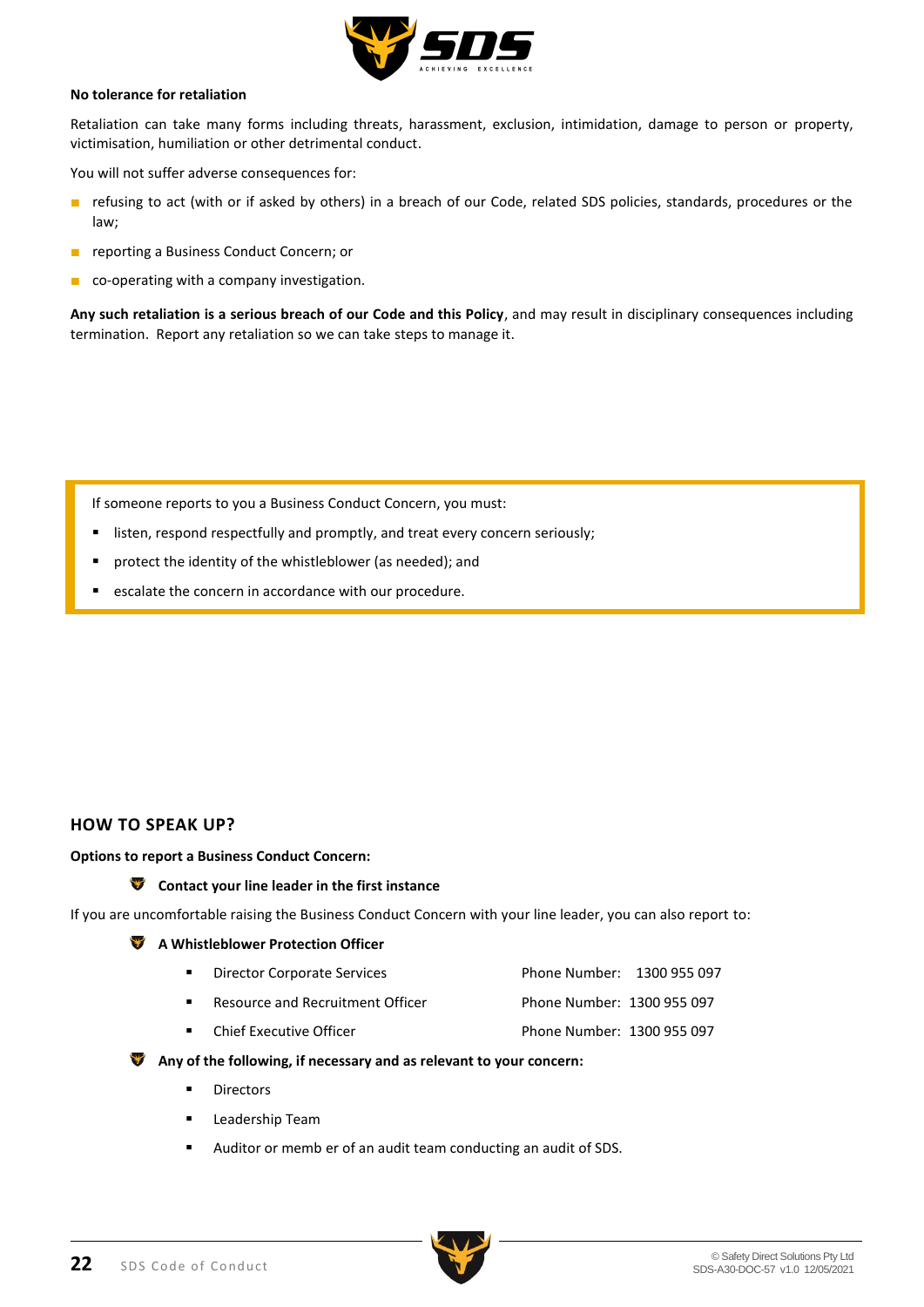

# **WHAT HAPPENS WHEN YOU REPORT A BUSINESS CONDUCT CONCERN?**

### **Can you report anonymously?**

Yes.

### **How does revealing your identity help us?**

Providing your name and contact details will often assist in our assessing your concern. We hope you will feel comfortable to do this to assist us.

### **What information will you be asked to provide?**

Background and historical dates; Relevant names and information; Any relevant documents/ evidence. Please provide as much information as possible to allow us to assess and/or investigate properly.

### **What happens if you report your Business Conduct Concern?**

Based on the nature, urgency and severity of the concern we will acknowledged receipt of your report respectifully and within a reasonable period.

#### **How we investigate**

In some cases, advice, support or guidance is all that we will need to resolve your concern. Where necessary, we will investigate the concern.

*Is it confidential?* The information you provide will be dealt with confidentially, if required. Measures will be put in place to protect your identity as needed. If you participate in or learn about an investigation, you must keep it confidential.

*How do we treat those implicated in a report?* We may be required to inform an implicated person if a complaint has been made against them. We will objectively and fairly assess each report and, where necessary, investigate it.

### **Closing a case**

Subject to confidentiality and privacy, we will update you appropriately on our assessment and the outcome. We will take necessary remediation actions.

### **EXTERNAL WHISTLEBLOWING**

Nothing in our Code or Whistleblowing Policy prevents you from, or requires approval for, reporting what you reasonably believe is a breach of the law to an appropriate government authority or from seeking legal advice on your rights.

**FIND OUT MORE** Whistleblower Policy (POL-56) Whistleblower Procedure (PRO-179)

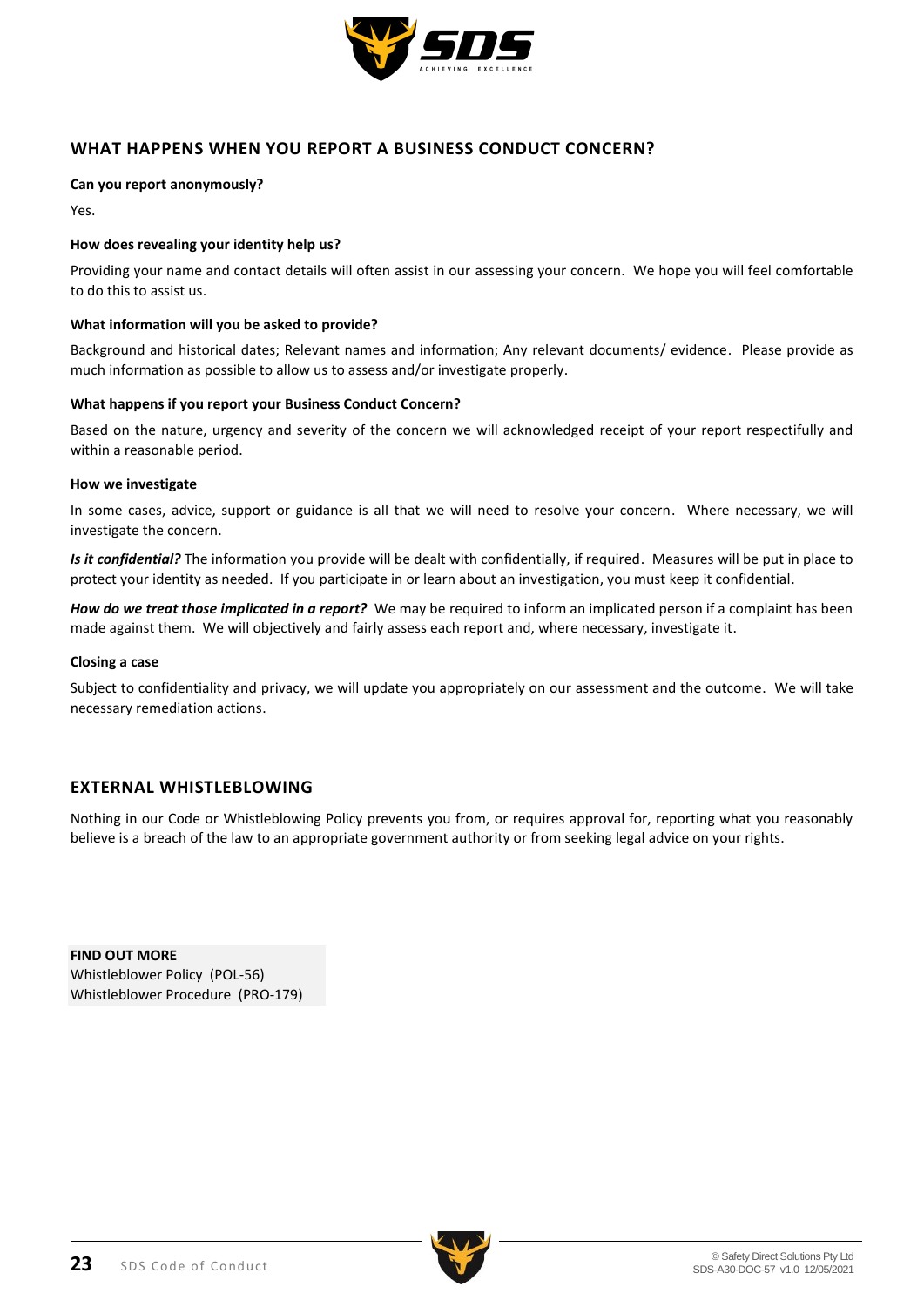

# <span id="page-23-0"></span>**GLOSSARY**

**Anything of value** includes cash, cash equivalents, gifts, per diems, entertainment, travel, accommodation, vouchers, meeting fees, kickbacks, commissions, political donations, community or charitable donations, scholarships, sponsorshiP. S or job opportunities.

**Bribery** or a **bribe** is the offering of **anything of value** intended to improperly influence the actions of a Government Official or other private person in performing their work duties.

**Bullying** is repeated unreasonable verbal, physical, social or psychological behaviours directed towards an individual or group of people at work.

**Company Assets** are SDS assets which exist in various forms and include physical and non-physical property, such as facilities, equipment, information technology inventory, software, data (including on personal devices and SDS systems), funds, hardware (e.g. computers, telephones and servers), technology services (e.g. internet and email), Confidential Information and Intellectual Property.

A **Competitor** is any organisation or person that offers, or is capable of offering, the same, similar, linked or substitutable products or services as SDS. Direct rivals, customers, suppliers and agents may be competitors in certain circumstances.

**Competitively Sensitive Information** is any non-public information concerning the current or future business operations of SDS which is sufficiently sensitive to reduce market uncertainty and influence the strategy or commercial decision-making of a Competitor.

This includes (but is not limited to) information on pricing, costs, margins, production volume, capacity, marketing plans, business and strategic plans, and dealings with specific customers or suppliers.

**Confidential Information ("Cl'')** is any information that is not in the public domain. Our Code covers Cl belonging to SDS as well as Cl belonging to third parties (e.g. Suppliers) that SDS has permission to use.

A **Conflict of Interest** is a situation where your role or relationship with SDS or financial or other personal considerations or interests have the potential to affect, or could have the appearance of affecting, your judgment, objectivity or independence to properly fulfil your responsibilities to SDS.

**Corruption** is dishonest conduct for private gain, typically involving those entrusted with power or authority.

A **counterparty** is any party with whom SDS conducts business, including customers, suppliers, agents, distributors, resellers, financial institutions or banks.

**Fraud** is deception resulting in financial or personal gain intended to secure an unfair or unlawful advantage.

#### **Government Official** includes:

- employees or officers of any national, state, regional, local or municipal authorities, as well as from public international organisations and organisations owned or controlled by government bodies;
- politicians, political party officials and candidates;
- tribal leaders or senior members of royal families; and
- in some cases, relatives of any of the above.

**Harassment** is an action or behaviour viewed as unwelcome, humiliating, intimidating or offensive by the recipient.

**Intellectual Property ("IP")** is intangible property that is the result of some creative endeavour. Examples of IP include branding and trademarks, product designs, patentable inventions (potentially including business processes), know-how and copyright materials (such as plans, drawings or documents). Our Code covers IP belonging to SDS as well as IP belonging to third parties (e. g. Suppliers) that SDS has permission to use.

**Personal information** is any information (including an opinion) about an Identified or identifiable person. SDS collects Personal Information from a range of individuals in the context of our business activities including our employees; shareholders, job applicants; representatives of our suppliers; customers; contractors; users of our website; and visitors to our offices.

**Sexual harassment** includes unwanted or unwelcome sexual advances or obscene remarks viewed as unwelcome, humiliating, intimidating or offensiveve by the recipient.

**SDS** means Safety Direct Solutions Pty Ltd.

A **Supplier** is any third party that SDS engages to provide goods and/or services, such as vendors, consultants, contractors as well as third party representatives who interact with external parties on SDS's behalf.

**Victimisation** occurs where you are hassled, treated unfairly, intimidated or punished for raising a concern about misconduct in the workplace (e. g. discrimination or harassment) or supporting someone for raising such a concern.